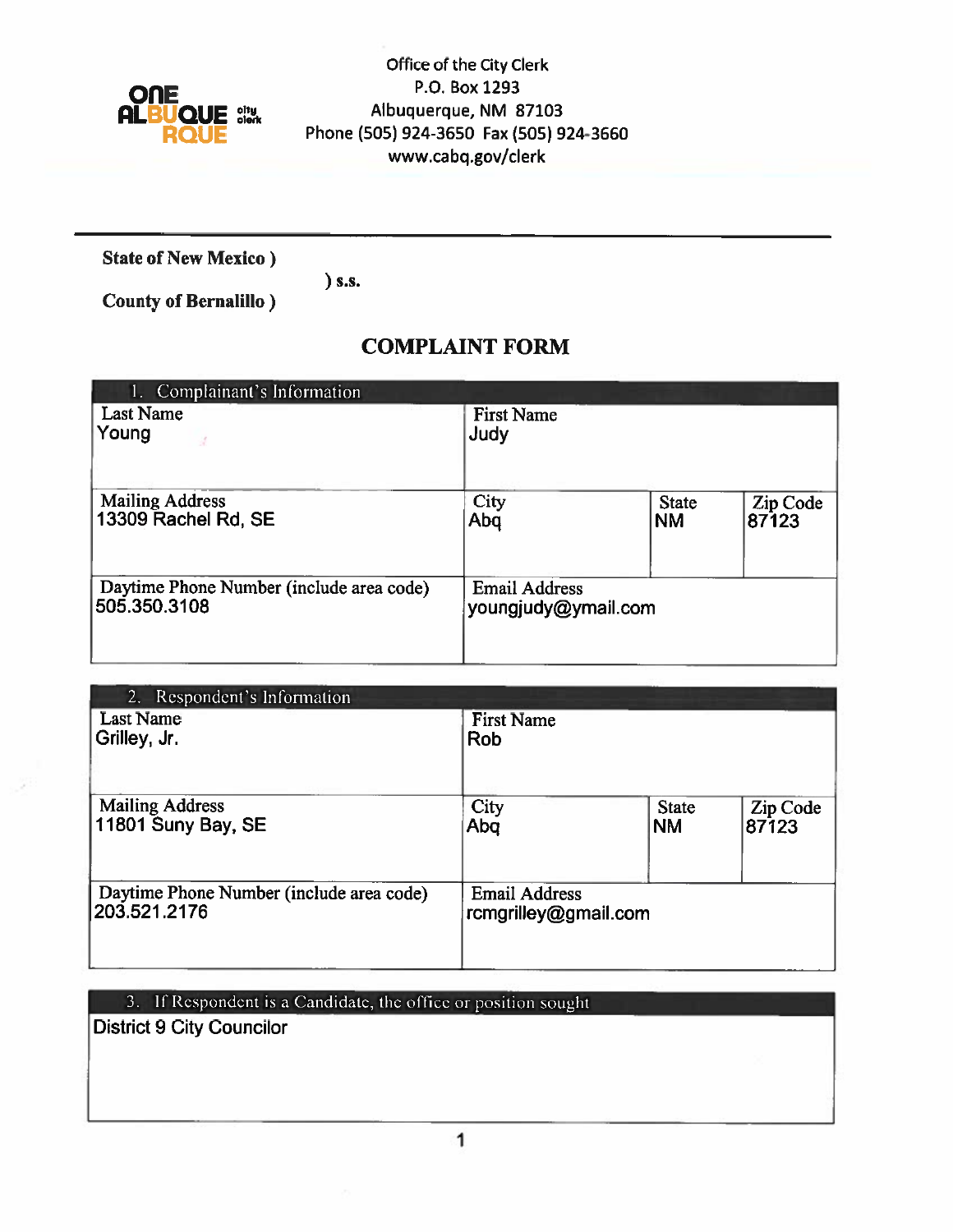| 4. Has this complaint been filed with any law enforcement agencies? If so, list all agencies<br>and attach copies of all complaints submitted. Additional pages may be attached to this<br>form if the space provided below is not adequate.                                                                                                                                                                                                                                                                                                                                                                                                 |
|----------------------------------------------------------------------------------------------------------------------------------------------------------------------------------------------------------------------------------------------------------------------------------------------------------------------------------------------------------------------------------------------------------------------------------------------------------------------------------------------------------------------------------------------------------------------------------------------------------------------------------------------|
| <b>No</b>                                                                                                                                                                                                                                                                                                                                                                                                                                                                                                                                                                                                                                    |
| 5. Describe in reasonable detail the alleged violation(s), including the Section(s) or Part(s)<br>of the Election Code, Code of Ethics, Open and Ethical Elections Code, or Rules and<br>Regulations of the Board of Ethics or City Clerk that you believe were violated, explain<br>how you believe the Election Code, Code of Ethics, Open and Ethical Elections Code, or<br>Rules and Regulations of the Board of Ethics or City Clerk were violated, the date of the<br>alleged violation(s), and include any other pertinent information. Additional pages may<br>be attached to this form if the space provided below is not adequate. |
| Rob<br>Grilley Jr. Complaint                                                                                                                                                                                                                                                                                                                                                                                                                                                                                                                                                                                                                 |
| 5. Rob Grilley Jr has committed the following election/ethics<br>violations:                                                                                                                                                                                                                                                                                                                                                                                                                                                                                                                                                                 |
| Knowingly collected excess campaign Seed Money of \$9268.20. The maximum allowable<br>seed money in District 9 is \$8358. OEEC 3(R), 6(C), (D) and (F) and 12(C).                                                                                                                                                                                                                                                                                                                                                                                                                                                                            |
| Accepted Seed money from unqualified/illegal donors 27 times. See attached May Campaign<br>Finance Report. OEEC XVI 3(O) requires a contributor to be a Citizen of Albuquerque.                                                                                                                                                                                                                                                                                                                                                                                                                                                              |
| Knowingly spent unqualified/illegal seed money to fund campaign expenditures. Without<br>the unqualified and illegal donations, Rob Grilley' s account would have been in the negative. See 6/8/2021 on<br>attached spreadsheet and attached Campaign Finance Reports.                                                                                                                                                                                                                                                                                                                                                                       |
| Solicited qualified seed money contributors and exceeded seed money maximum limit<br>in order to pay back original illegal contributions similar to a Ponzi Scheme. See dates on attached May and June<br>reports.                                                                                                                                                                                                                                                                                                                                                                                                                           |
| Rob Grilley directly paid himself and financially enriched himself 6 times with campaign<br>Seed Money intended for campaign expenditures. No proper vendors were disclosed. Violation of OEEC Part D<br>sections 3bi(B), 4a, 4bi(A), 4(ii), Part B 7c, 11efg, Part D 3bii(2), 4bi(1). A candidate may not pay himself.                                                                                                                                                                                                                                                                                                                      |
|                                                                                                                                                                                                                                                                                                                                                                                                                                                                                                                                                                                                                                              |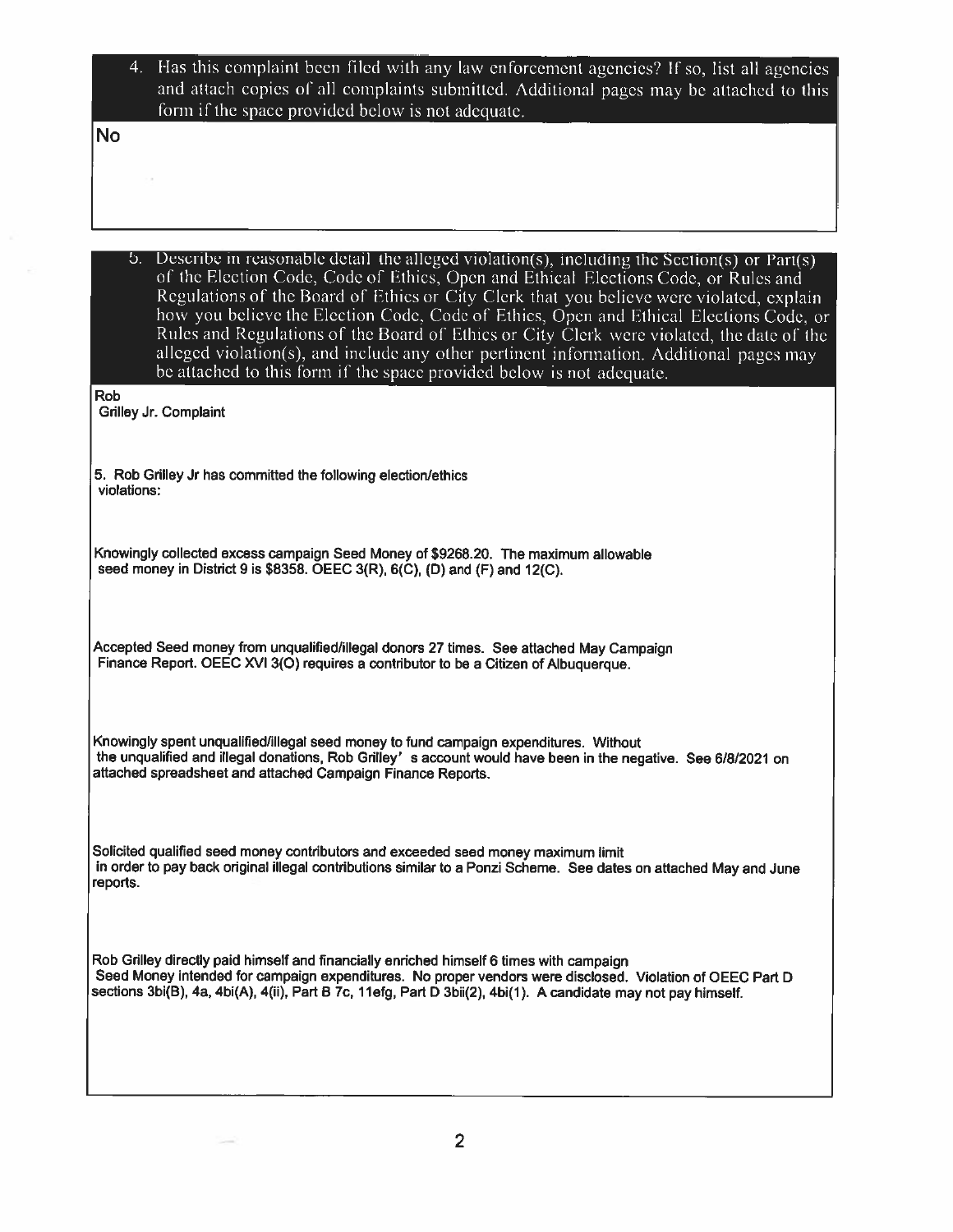### 6. Describe the inquiry undertaken regarding the alleged violation. Additional pages may be attached to this form if the space provided below is not adequate.

Rob Grilley Jr Runnng total of legitimate/legal funds. **DATE**<br>**Qualified**<br>**ABQ** Abu<br>| Contributor AMOUNT<br>| April 2021 Grilley 2500 Candidate's own seed money<br>| May 6/2021 Ridion 50<br>| 5/6/2021 Ridion 50 5/6/2021 Ridkon 50<br>5/7/2021 Davis 250<br>5/8/2021 Cashion 250<br>5/10/2021 Crosstabs -50 expenditure<br>5/10/2021 Crosstabs -1618.13 expenditure<br>5/10/2021 Crosstabs -175 expenditure<br>5/10/2021 Crosstabs -175 expenditure<br>5/10/2021 Cr Actual Processor<br>
Balance 591.67<br>
Sacrued<br>
5/11/2021 Powell 200<br>
5/12/2021 Barrios 25<br>
5/12/2021 Parkinson 25<br>
5/12/2021 Parkinson 25<br>
5/12/2021 Strongin 50<br>
5/14/2021 R. Steele 250<br>
5/16/2021 Welssman 50<br>
5/16/2021 Nelssman 50<br> accrued Actual accrued accrued<br>1926/2021 Vecchia 10<br>5/26/2021 Vecchia 10<br>5/27/2021 Hickey 250<br>6/7/2021 Crosstabs -164.94 expenditure<br>6/7/2021 Crosstabs -164.94 expenditure<br>6/7/2021 Crosstabs -539.38 expenditure 8/7/2021 Crossians -539.38 expended<br>6/7/2021 Crossiabs -175 expense<br>6/7/2021 Grilley -22.07 Paid Himself<br>6/7/2021 Grilley -203.6 Paid himself<br>6/7/2021 Grilley -42.05 Paid himself Actual From<br>1982<br>1982 - Danie Man Band, papert<br>1982 - San Maria 1983<br>1982 - Steelings Inc. - 286.57<br>1982 - Steelings Inc. - 286.57<br>1989 - Axpenditure 6/8/2021 Grilley -1221<br>Paid himself and exceeded legitimately<br>available funds.<br>Actual accrued balance -221.25 Spent illegal funds.<br>There was not enough qualified contributions for the above expenditures.<br>6/21/2021 Hatch 10 Exceeded seed money funds for repayment to illegal contributors 6/22/2021 Casadas 250 Exceeded seed money max limit. Floated funde 6/22/2021 Martinez 250 Exceeded seed money<br>max limit. Floated funds 6/23/2021 Lopez 150<br>Exceeded seed money<br>max limit. Floated funds 6/23/2021 Greetings Inc -153.86 expenditure Actual accrued balance 284.89 7/2/2021 Gonzales 250<br>Exceeded seed money max limit man milli<br>& June 534.89 End of June Report<br>Source: Rob Grilley Jr. May and June Campaign Finance Reports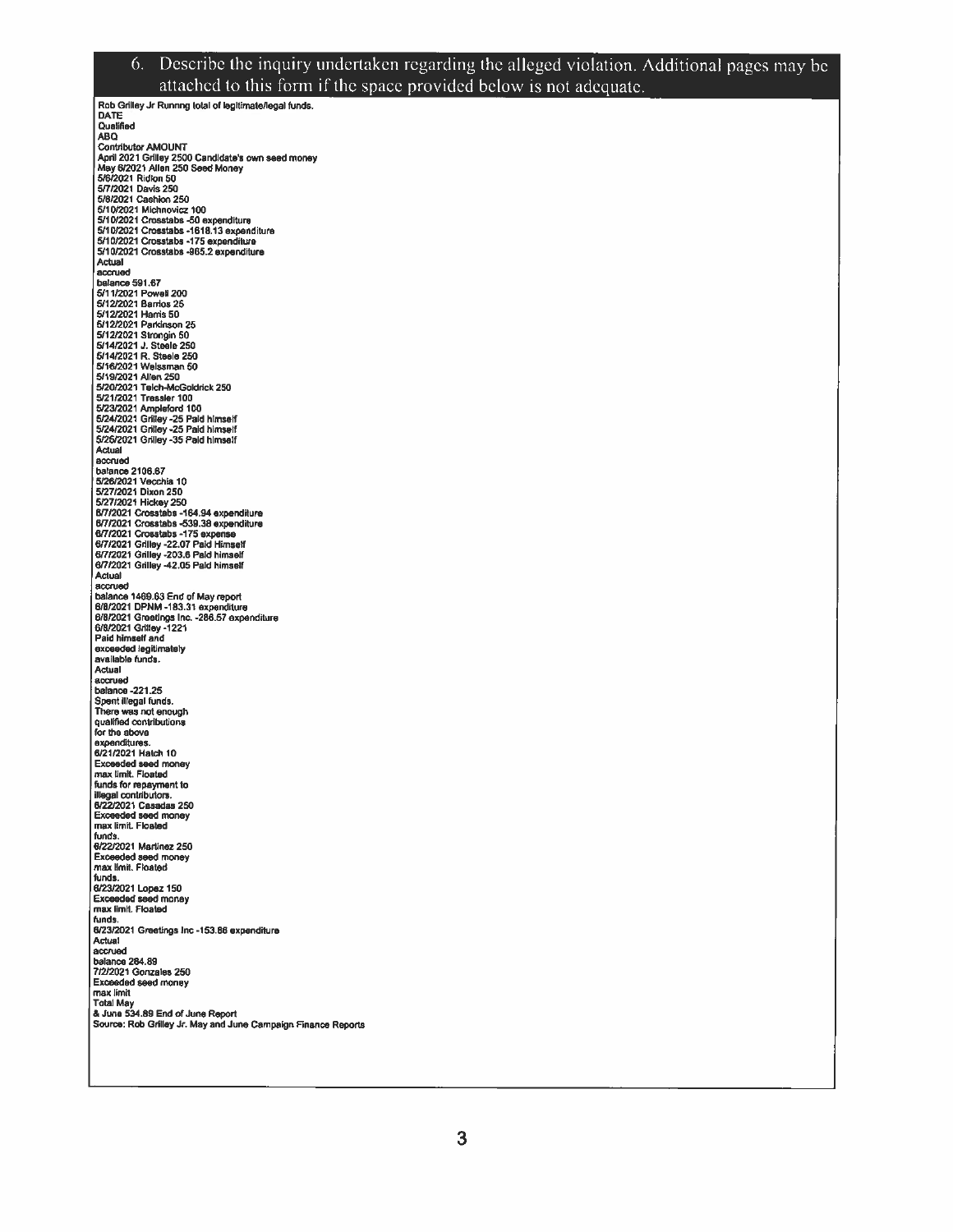- 7. List and attach evidence that supports your allegations, including but not limited to:
	- a. The names/telephone numbers of persons whom you believe may be witnesses to the facts;
	- b. A copy or picture of any political advertisement(s) Complainant references;
- c. A copy of each document the Complainant references; and
- d. Any other evidence supporting your allegations.

Additional pages may be attached to this form if the space provided below is not adequate.

7. a. Witness: Treasurer, Stephanie Teich-McGoldrick, 517-303-3751, STEPHANIETM@GMAIL.COM

c. Rob Grilley, Jr. finance campaign reports for May & June attached to be hand delivered 10.5.21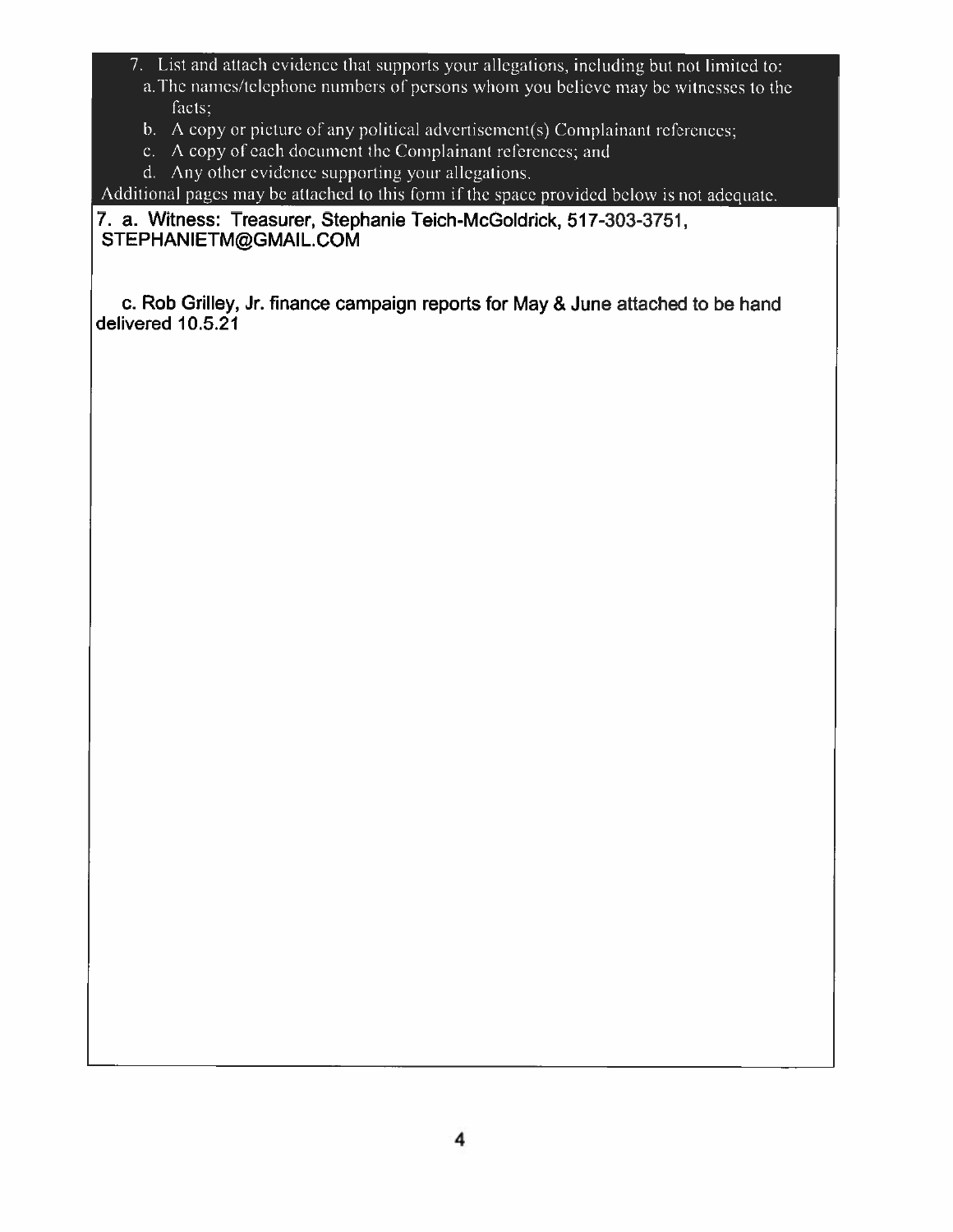I. Judy Young , hereby swear and affirm under penalty of perjury that, to the best of my knowledge, information, and belief, formed after a reasonable inquiry under the circumstances, each factual contention of this Complaint is supported by evidence.

| OFFICIAL SEAL<br><b>Stephanie Casaus</b>                                                         | Complainant (Signature)           | ్ర<br>E<br>13 |
|--------------------------------------------------------------------------------------------------|-----------------------------------|---------------|
| <b>NOTARY PUBLIC</b><br><b>STATE OF NEW MEXICO</b>                                               | <b>Judy Young</b>                 |               |
| <b>UIDSIDA</b><br><b>Springford</b>                                                              | Print or type name of Complainant | 臣<br>ڝ۪       |
|                                                                                                  |                                   |               |
| Sworn or affirmed before me, the undersigned authority by<br>$\frac{1}{2}$ day of $[0.4000]$ 200 |                                   | this          |
|                                                                                                  |                                   |               |
|                                                                                                  |                                   |               |
|                                                                                                  | Notary Public                     |               |

# If, after a reasonable inquiry under the circumstances, you are unable to certify that certain specifically identified factual contentions of the Complaint are supported by evidence, you may certify as follows:

**I.** Judy Young , hereby swear and affirm under penalty of perjury that, to the best of my knowledge, information, and belief, there are grounds to conclude that the specifically identified factual contentions of this Complaint are likely to be supported by evidence after a reasonable opportunity for further inquiry



Oudy Young

**Judy Young** Print or type name of Complainant

Sworn or affirmed before me, the undersigned authority by  $\frac{1}{4}$   $\frac{1}{4}$ this

All exhibits or attachments referenced in the complaint must be included with the Complaint.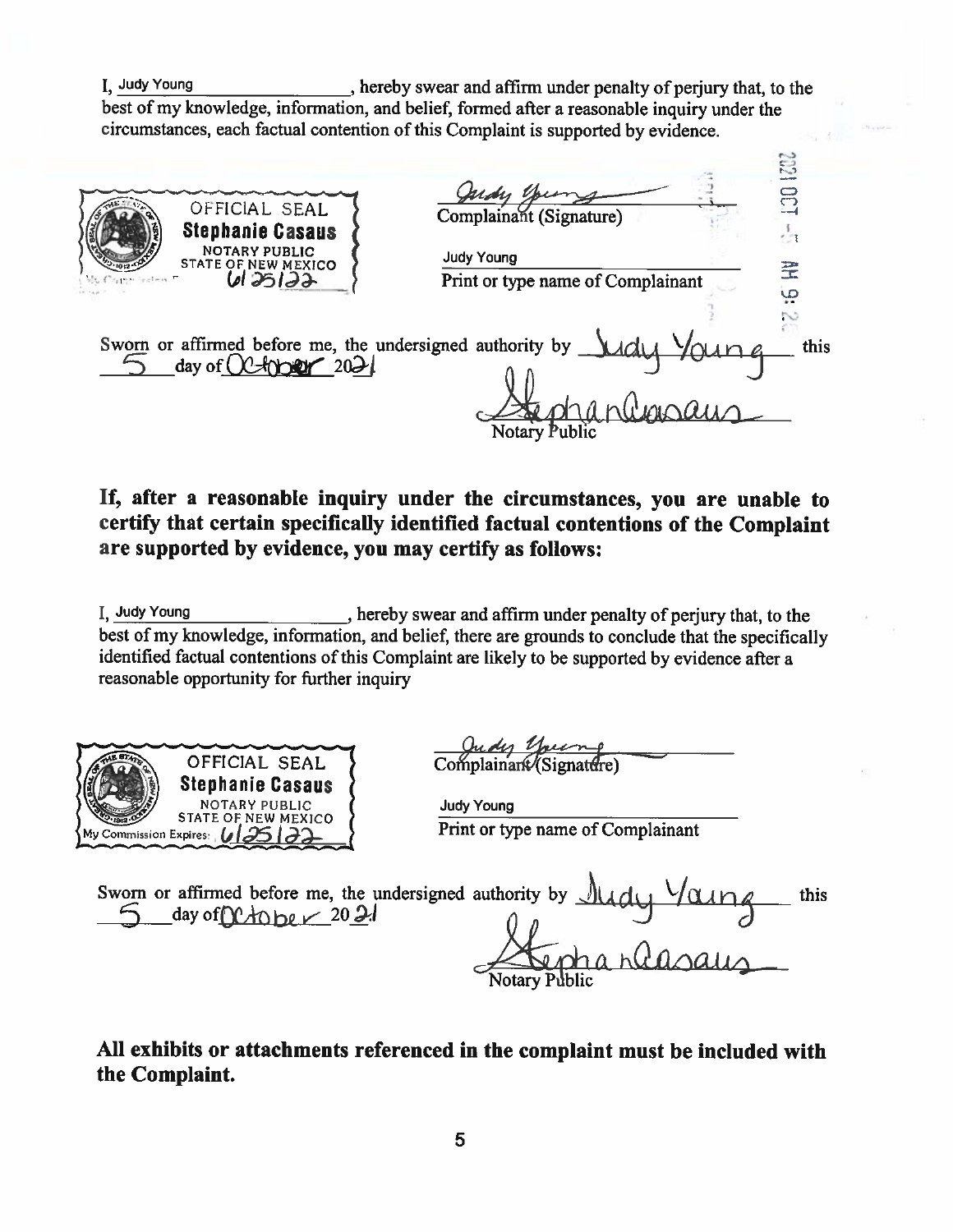

OFFICE OF THE CITY CLERK P.O. BOX 1293 ALBUQUERQUE, NM 87103 PHONE: (505) 924-3650 FAX: (505) 924-3660 CITYCLERK@CABQ.GOV

## **2021 CAMPAIGN FINANCE REPORT**

#### **FOR CANDIDATES**

| <b>COMMITTEE</b>             | <b>TREASURER</b>             |                         |
|------------------------------|------------------------------|-------------------------|
| <b>ROB GRILLEY JR</b>        | STEPHANIE TEICH-MCGOLDRICK   |                         |
| 11801 SUNY BAY RD SE         |                              |                         |
| ALBUQUERQUE, NM 87123        |                              |                         |
| PHONE: (203) 521-2176        | PHONE: (517) 303-3751        |                         |
| EMAIL: RCMGRILLEY@GMAIL.COM  | EMAIL: STEPHANIETM@GMAIL.COM |                         |
| <b>REPORT</b>                | <b>DUE DATE</b>              | <b>REPORTING PERIOD</b> |
| <b>FINANCIAL STATEMENT 3</b> | 06/14/2021                   | 05/04/2021 - 06/07/2021 |

#### **FINANCIAL ACTIVITY SUMMARY**

| <b>CASH ACTIVITY</b>                                                 |                              |
|----------------------------------------------------------------------|------------------------------|
|                                                                      | <b>TOTAL FOR THIS PERIOD</b> |
| <b>1. CASH BALANCE FROM LAST REPORT</b>                              | \$2,500.00                   |
| 2. TOTAL MONETARY CONTRIBUTION THIS REPORTING PERIOD (FORM A1)       | \$5,858.20                   |
| 3. TOTAL LOANS THIS REPORTING PERIOD (FORM C1)                       | \$0.00                       |
| 4. TOTAL LOAN FORGIVENESS THIS REPORTING PERIOD (FORM C2)            | \$0.00                       |
| 5. TOTAL EXPENDITURES THIS REPORTING PERIOD (FORM B1)                | \$4,040.37                   |
| 6. TOTAL LOAN REPAYMENTS THIS REPORTING PERIOD (FORM B2)             | \$0.00                       |
| 7. CLOSING BALANCE THIS REPORTING PERIOD ( $1 + 2 + 3 + 4 - 5 - 6$ ) | \$4,317.83                   |
| <b>OTHER ACTIVITY</b>                                                |                              |
| 8. TOTAL IN-KIND CONTRIBUTIONS THIS REPORTING PERIOD (FORM A2)       | \$0.00                       |
| 9. TOTAL DEBTS AND OBLIGATIONS INCURRED (FORM D)                     | \$0.00                       |
| 10. TOTAL ANONYMOUS CONTRIBUTIONS (FORM A3)                          | \$0.00                       |

**I, STEPHANIE TEICH-MCGOLDRICK, HERE BY SWEAR OR AFFIRM, UNDER PENALTY OF PURJURY UNDER THE LAWS OF THE STATE**  OF NEW MEXICO, THAT ALL THE INFORMATION ON THIS FORM AND ANY ATTACHMENTS IS TRUE CORRECT AND COMPLETE TO<br>THE BEST OF MY KNOWLEDGE; AND I FURTHER SWEAR OR AFFIRM THAT IF THIS IS A FINAL REPORT THE CANDIDATE NAMED<br>HEREIN HAS

REPORT FILED BY: STEPHANIE TEICH-MCGOLDRICK REPORT FILED ON: 06/13/2021 AMENDED: 06/13/2021 PRINTED: 10/02/2021 COMMITTEE ID: 7116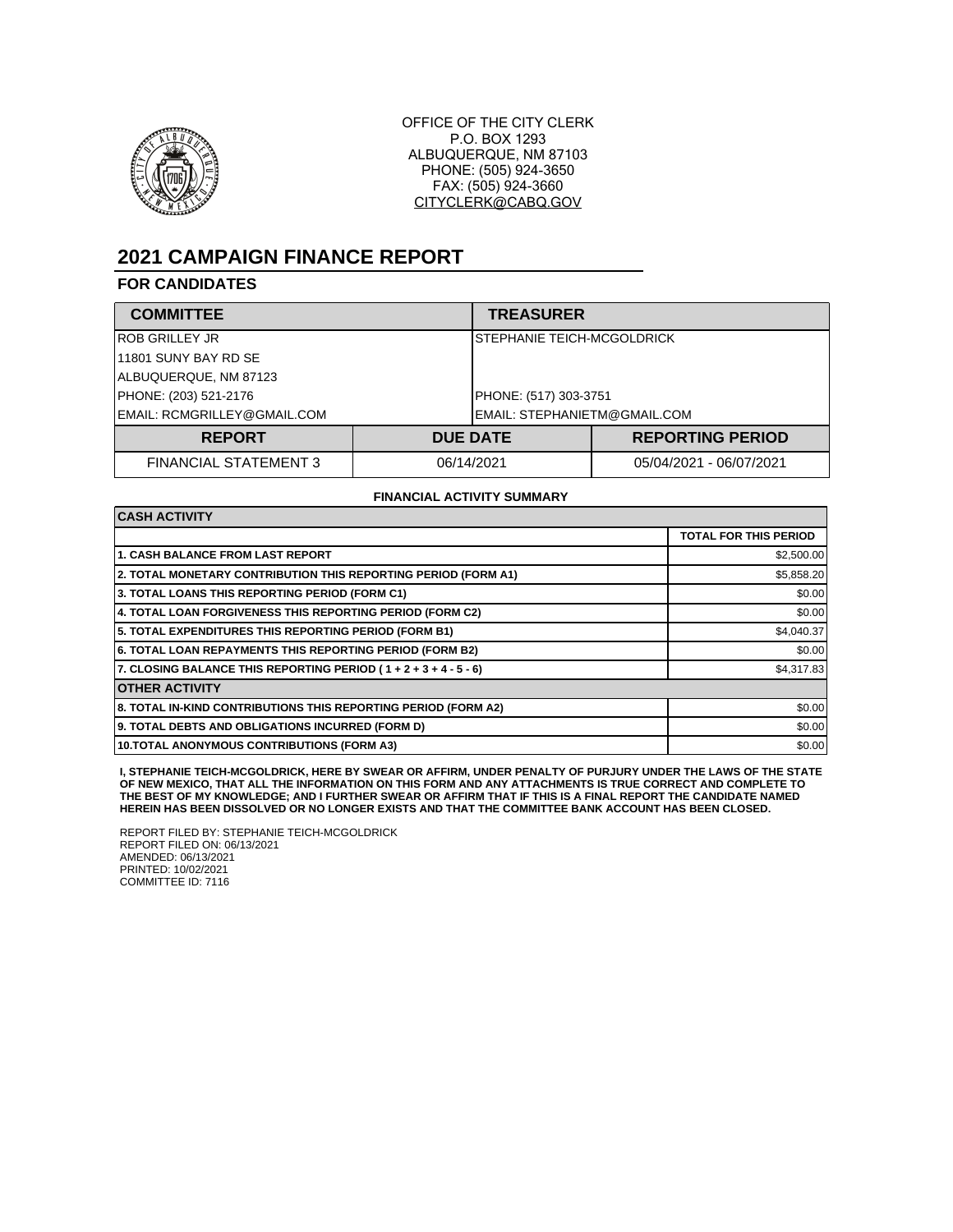### **FORM A-1 MONETARY CONTRIBUTIONS**

| <b>DATE</b><br><b>RECEIVED</b> | <b>CONTRIBUTOR / INFORMATION</b>                                                                                                                  | <b>CONTRIBUTION</b><br><b>TYPE</b>        | <b>AMOUNT</b> |
|--------------------------------|---------------------------------------------------------------------------------------------------------------------------------------------------|-------------------------------------------|---------------|
| 5/6/2021                       | JEAN ALLEN<br>11820 SUNY BAY RD SE<br>ALBUQUERQUE, NM 87123<br>OCCUPATION/EMPLOYER:<br>Not Currently Employed<br>NOT EMPLOYED                     | Monetary<br>PURPOSE:<br><b>SEED MONEY</b> | \$250.00      |
| 5/6/2021                       | <b>BOB GRILLEY</b><br>34 INCA DR<br>TRUMBULL, CT 06611<br>OCCUPATION/EMPLOYER:<br>Not Currently Employed<br><b>NOT EMPLOYED</b>                   | Monetary<br>PURPOSE:<br><b>SEED MONEY</b> | \$250.00      |
| 5/6/2021                       | <b>MAUREEN MCCOY</b><br>6025 ROCK GLEN DR UNIT 510<br>ELKRIDGE, MD 21075<br>OCCUPATION/EMPLOYER:<br>General Business<br><b>GEICO</b>              | Monetary<br>PURPOSE:<br>SEED MONEY        | \$50.00       |
| 5/6/2021                       | DANIEL O'CONNELL<br>2015 PHEASANT CROSS DRIVE<br>BALTIMORE, MD 21209<br>OCCUPATION/EMPLOYER:<br>Not Currently Employed<br>NOT EMPLOYED            | Monetary<br>PURPOSE:<br><b>SEED MONEY</b> | \$250.00      |
| 5/6/2021                       | STEPHEN RIDLON<br>2700 VISTA GRANDE NW #93<br>ALBUQUERQUE, NM 87120<br>OCCUPATION/EMPLOYER:<br>Not Currently Employed<br><b>NOT EMPLOYED</b>      | Monetary<br>PURPOSE:<br><b>SEED MONEY</b> | \$50.00       |
| 5/6/2021                       | KAITIE WELLINGTON<br>9 ELIZABETH LANE<br>NEW MILFORD, CT 06776<br>OCCUPATION/EMPLOYER:<br>Healthcare/Medical<br>THE VILLIAGE AT BROOKFIELD COMMON | Monetary<br>PURPOSE:<br><b>SEED MONEY</b> | \$100.00      |
| 5/6/2021                       | HUNTER WINSOR<br>2050 HIXON DR<br>LAS CRUCES, NM 88005<br>OCCUPATION/EMPLOYER:<br>Student<br>NMSU                                                 | Monetary<br>PURPOSE:<br><b>SEED MONEY</b> | \$10.00       |
| 5/7/2021                       | PAT DAVIS<br>3926 SIMMS AVE SE<br>ALBUQUERQUE, NM 87108<br>OCCUPATION/EMPLOYER:<br>Government/Civil<br>CITY OF ALBUQUERQUE                        | Monetary<br>PURPOSE:<br><b>SEED MONEY</b> | \$100.00      |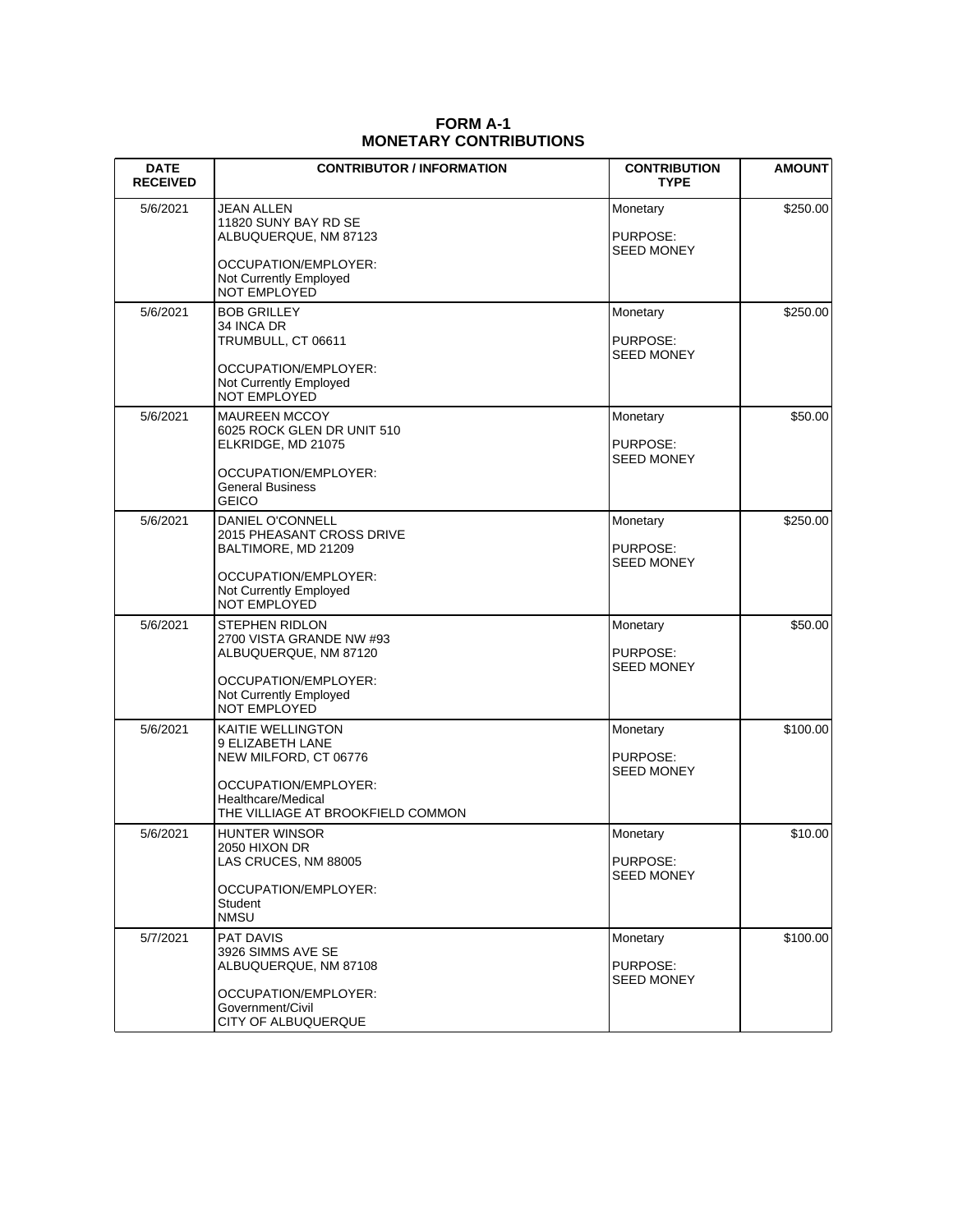| 5/8/2021  | AVERY CASHION<br>1114 ROCKY POINT CT NE<br>ALBUQUERQUE, NM 87123<br>OCCUPATION/EMPLOYER:<br>Construction/Engineering<br>SANDIA NATIONAL LABORATORIES           | Monetary<br>PURPOSE:<br>SEED MONEY        | \$250.00 |
|-----------|----------------------------------------------------------------------------------------------------------------------------------------------------------------|-------------------------------------------|----------|
| 5/8/2021  | ELIZABETH O'CONNELL<br>17 VALLEY VIEW RD<br>NORWALK, CT 06851<br>OCCUPATION/EMPLOYER:<br><b>General Business</b><br>CAMBRIDGE HEALTH AND REHABILITATION CENTER | Monetary<br>PURPOSE:<br><b>SEED MONEY</b> | \$100.00 |
| 5/9/2021  | <b>ERIN O/CONNELL</b><br>808 W 33RD ST<br>BALTIMORE, MD 21211<br>OCCUPATION/EMPLOYER:<br>Attorney/Legal<br>SOCIAL SECURITY ADMIN                               | Monetary<br>PURPOSE:<br><b>SEED MONEY</b> | \$250.00 |
| 5/10/2021 | <b>JASON C MICHNOVICZ</b><br>4300 BRYN MAWR DR NE 38<br>ALBUQUERQUE, NM 87107<br>OCCUPATION/EMPLOYER:<br>Science/Technology<br><b>INDICA LABS</b>              | Monetary<br>PURPOSE:<br><b>SEED MONEY</b> | \$100.00 |
| 5/11/2021 | <b>GARY PINTEK</b><br>3611 SW CAMARGO ST.<br>PORT ST. LUCIE, FL 34953<br>OCCUPATION/EMPLOYER:<br><b>General Business</b><br><b>GP SECURITY CONSULTING</b>      | Monetary<br>PURPOSE:<br><b>SEED MONEY</b> | \$10.00  |
| 5/11/2021 | <b>CHARLES POWELL</b><br>PO BOX 20451<br>ALBUQUERQUE, NM 87154<br>OCCUPATION/EMPLOYER:<br>Retired<br>NOT EMPLOYED                                              | Monetary<br>PURPOSE:<br><b>SEED MONEY</b> | \$200.00 |
| 5/12/2021 | <b>CHRISTIAN BARRIOS</b><br>227 MERLIDA COURT<br>ALBUQUERQUE, NM 87121<br>OCCUPATION/EMPLOYER:<br>Science/Technology<br>CANON                                  | Monetary<br>PURPOSE:<br>SEED MONEY        | \$25.00  |
| 5/12/2021 | ROBERT HARRIS<br>824 PIEDRA VISTA RD NE<br>ALBUQUERQUE, NM 87123<br>OCCUPATION/EMPLOYER:<br>Not Currently Employed<br>NOT EMPLOYED                             | Monetary<br>PURPOSE:<br><b>SEED MONEY</b> | \$50.00  |
| 5/12/2021 | <b>DAVID PARKINSON</b><br>3405 CARDENAS DR NE<br>ALBUQUERQUE, NM 87110<br>OCCUPATION/EMPLOYER:<br>Government/Civil<br>CITY OF ALBUQUERQUE                      | Monetary<br>PURPOSE:<br><b>SEED MONEY</b> | \$25.00  |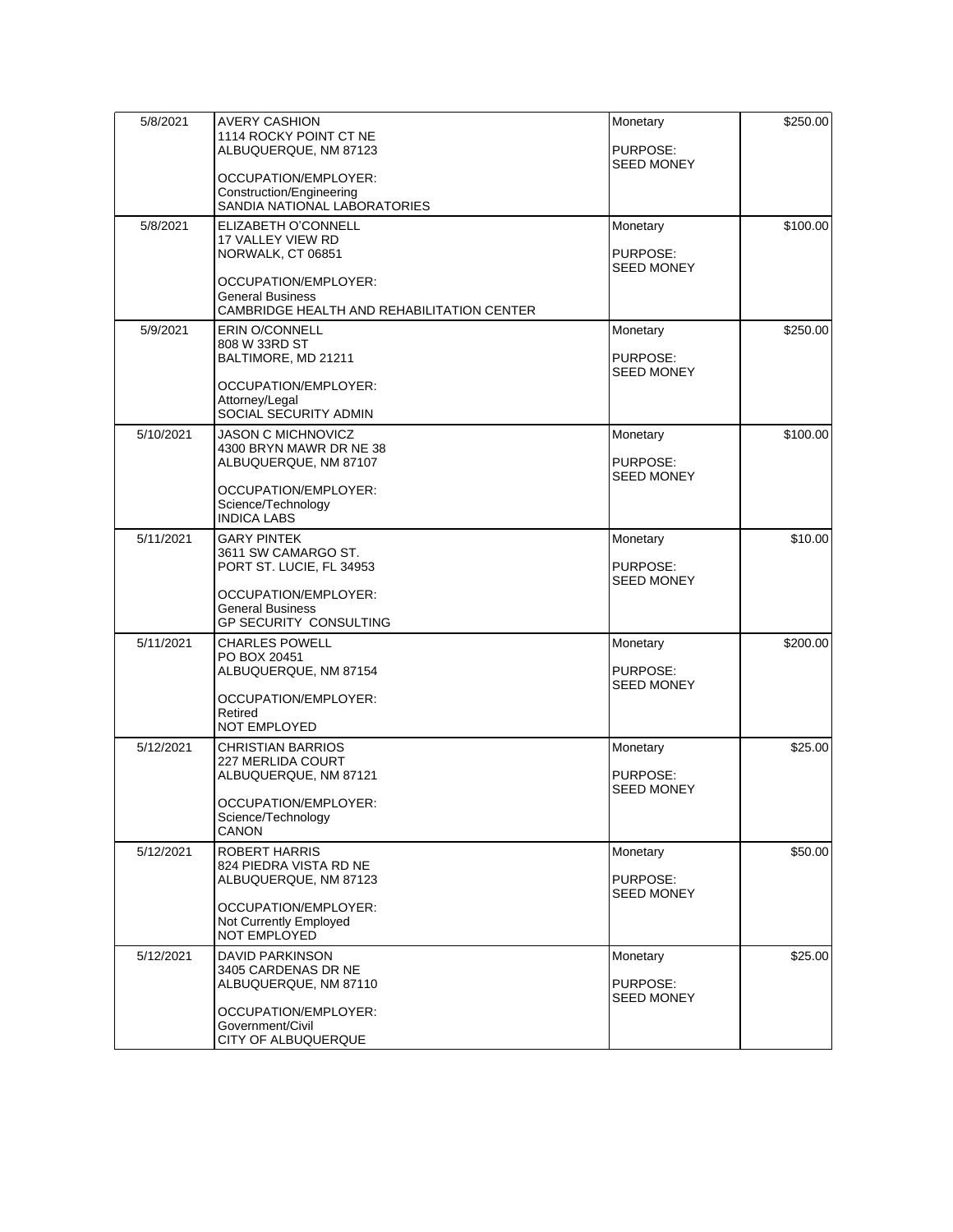| 5/12/2021 | <b>DEBBIE STRONGIN</b><br>824 PIEDRA VISTA RD NE<br>ALBUQUERQUE, NM 87123<br>OCCUPATION/EMPLOYER:<br>Not Currently Employed<br>NOT EMPLOYED    | Monetary<br>PURPOSE:<br><b>SEED MONEY</b> | \$50.00  |
|-----------|------------------------------------------------------------------------------------------------------------------------------------------------|-------------------------------------------|----------|
| 5/14/2021 | <b>KELLY JACKSON</b><br>3414 DELAWARE STREET<br>PITTSBURGH, PA 15214<br>OCCUPATION/EMPLOYER:<br>Not Currently Employed<br>NOT EMPLOYED         | Monetary<br>PURPOSE:<br><b>SEED MONEY</b> | \$250.00 |
| 5/14/2021 | <b>JANET STEELE</b><br>1109 SAGEBRUSH TR SE<br>ALBUQUERQUE, NM 87123<br>OCCUPATION/EMPLOYER:<br>Retired<br>NOT EMPLOYED                        | Monetary<br>PURPOSE:<br><b>SEED MONEY</b> | \$250.00 |
| 5/14/2021 | RICHARD STEELE<br>1109 SAGEBRUSH TR SE<br>ALBUQUERQUE, NM 87123<br>OCCUPATION/EMPLOYER:<br>Retired<br>NOT EMPLOYED                             | Monetary<br>PURPOSE:<br><b>SEED MONEY</b> | \$250.00 |
| 5/15/2021 | <b>GUY LEV</b><br>191 FAN HILL RD<br>MONROE, CT 06468<br>OCCUPATION/EMPLOYER:<br><b>General Business</b><br><b>IPSOS</b>                       | Monetary<br>PURPOSE:<br><b>SEED MONEY</b> | \$250.00 |
| 5/15/2021 | CAROL NEUHOF<br>37530 DINGLE STREET<br>ZEPHYRHILLS, FL 33541<br>OCCUPATION/EMPLOYER:<br>Not Currently Employed<br>NOT EMPLOYED                 | Monetary<br>PURPOSE:<br><b>SEED MONEY</b> | \$10.00  |
| 5/16/2021 | <b>MARY GRILLEY</b><br>34 INCA DR<br>TRUMBULL, CT 06611<br>OCCUPATION/EMPLOYER:<br>Not Currently Employed<br>NOT EMPLOYED                      | Monetary<br>PURPOSE:<br><b>SEED MONEY</b> | \$250.00 |
| 5/16/2021 | <b>JEFFREY HINER</b><br>2896 S IMPERIAL ST<br>SALT LAKE CITY, UT 84106<br>OCCUPATION/EMPLOYER:<br>Construction/Engineering<br><b>DWELO INC</b> | Monetary<br>PURPOSE:<br>SEED MONEY        | \$250.00 |
| 5/16/2021 | JOAN WEISSMAN<br>224 ALISO DRIVE SE<br>ALBUQUERQUE, NM 87108<br>OCCUPATION/EMPLOYER:<br>Not Currently Employed<br>NOT EMPLOYED                 | Monetary<br>PURPOSE:<br><b>SEED MONEY</b> | \$50.00  |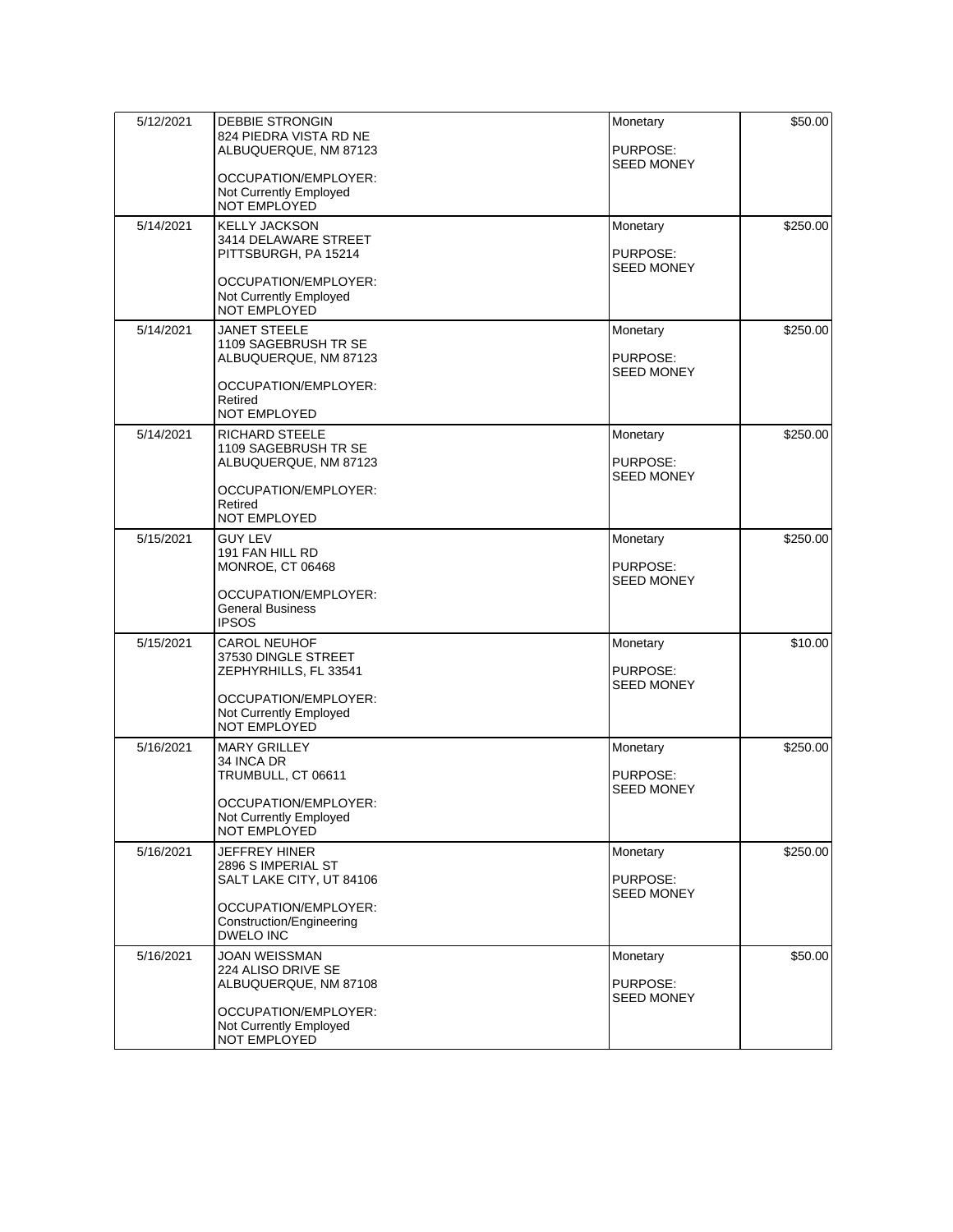| 5/18/2021 | <b>MICHELLE CORMIER</b>                              | Monetary                      | \$50.00  |
|-----------|------------------------------------------------------|-------------------------------|----------|
|           | 2050 HIXON DRIVE<br>LAS CRUCES, NM 88005             | PURPOSE:                      |          |
|           | OCCUPATION/EMPLOYER:                                 | <b>SEED MONEY</b>             |          |
|           | Student                                              |                               |          |
| 5/18/2021 | NEW MEXICO STATE UNIVERSITY<br><b>MATHEW RYNICH</b>  | Monetary                      | \$25.00  |
|           | 265 HOLLYWOOD AVE                                    |                               |          |
|           | STRATFORD, CT 06614                                  | PURPOSE:<br><b>SEED MONEY</b> |          |
|           | OCCUPATION/EMPLOYER:<br>Construction/Engineering     |                               |          |
|           | <b>SIKORSKY</b>                                      |                               |          |
| 5/19/2021 | <b>MATTHEW ALLEN</b><br>11801 SUNY BAY RD SE         | Monetary                      | \$250.00 |
|           | ALBUQUERQUE, NM 87123                                | PURPOSE:                      |          |
|           | OCCUPATION/EMPLOYER:                                 | <b>SEED MONEY</b>             |          |
|           | Science/Technology<br>SANDIA NATIONAL LABORATORIES   |                               |          |
| 5/20/2021 | STEPHANIE TEICH-MCGOLDRICK                           | Monetary                      | \$250.00 |
|           | 1114 ROCKY POINT CT NE                               |                               |          |
|           | ALBUQUERQUE, NM 87123                                | PURPOSE:<br><b>SEED MONEY</b> |          |
|           | OCCUPATION/EMPLOYER:<br>Science/Technology           |                               |          |
|           | SANDIA NATIONAL LABORATORIES                         |                               |          |
| 5/21/2021 | <b>VEORA TRESSLER</b>                                | Monetary                      | \$100.00 |
|           | 11820 SUNY BAY RD SE<br>ALBUQUERQUE, NM 87123        | PURPOSE:                      |          |
|           | OCCUPATION/EMPLOYER:                                 | <b>SEED MONEY</b>             |          |
|           | Retired                                              |                               |          |
| 5/23/2021 | NOT EMPLOYED<br>DAVID AMPLEFORD                      | Monetary                      | \$100.00 |
|           | 918 PIEDRA VISTA RD NE                               |                               |          |
|           | ALBUQUERQUE, NM 87123                                | PURPOSE:<br><b>SEED MONEY</b> |          |
|           | OCCUPATION/EMPLOYER:<br>Science/Technology           |                               |          |
|           | SANDIA NATIONAL LABORATORIES                         |                               |          |
| 5/23/2021 | <b>EMILY GRILLEY</b><br>3900 PARK AVE 4M             | Monetary                      | \$250.00 |
|           | TRUMBULL, CT 06604                                   | PURPOSE:                      |          |
|           | OCCUPATION/EMPLOYER:                                 | <b>SEED MONEY</b>             |          |
|           | Teacher/Education<br>JM WRIGHT TECHNICAL HIGH SCHOOL |                               |          |
| 5/26/2021 | ANDREW LUNDEEN                                       | Monetary                      | \$250.00 |
|           | 4679 EATON RIVER TRL                                 |                               |          |
|           | EATON RAPIDS, MI 48827                               | PURPOSE:<br><b>SEED MONEY</b> |          |
|           | OCCUPATION/EMPLOYER:<br>Teacher/Education            |                               |          |
|           | MICHIGAN STATE UNIVERSITY                            |                               |          |
| 5/26/2021 | PAUL SHAYA<br>1214 BISHOPS LODGE ROAD                | Monetary                      | \$25.00  |
|           | SANTA FE, NM 87501                                   | PURPOSE:                      |          |
|           | OCCUPATION/EMPLOYER:                                 | <b>SEED MONEY</b>             |          |
|           | Government/Civil                                     |                               |          |
|           | NEW MEXICO HOUSE OF REPRESENTATIVES                  |                               |          |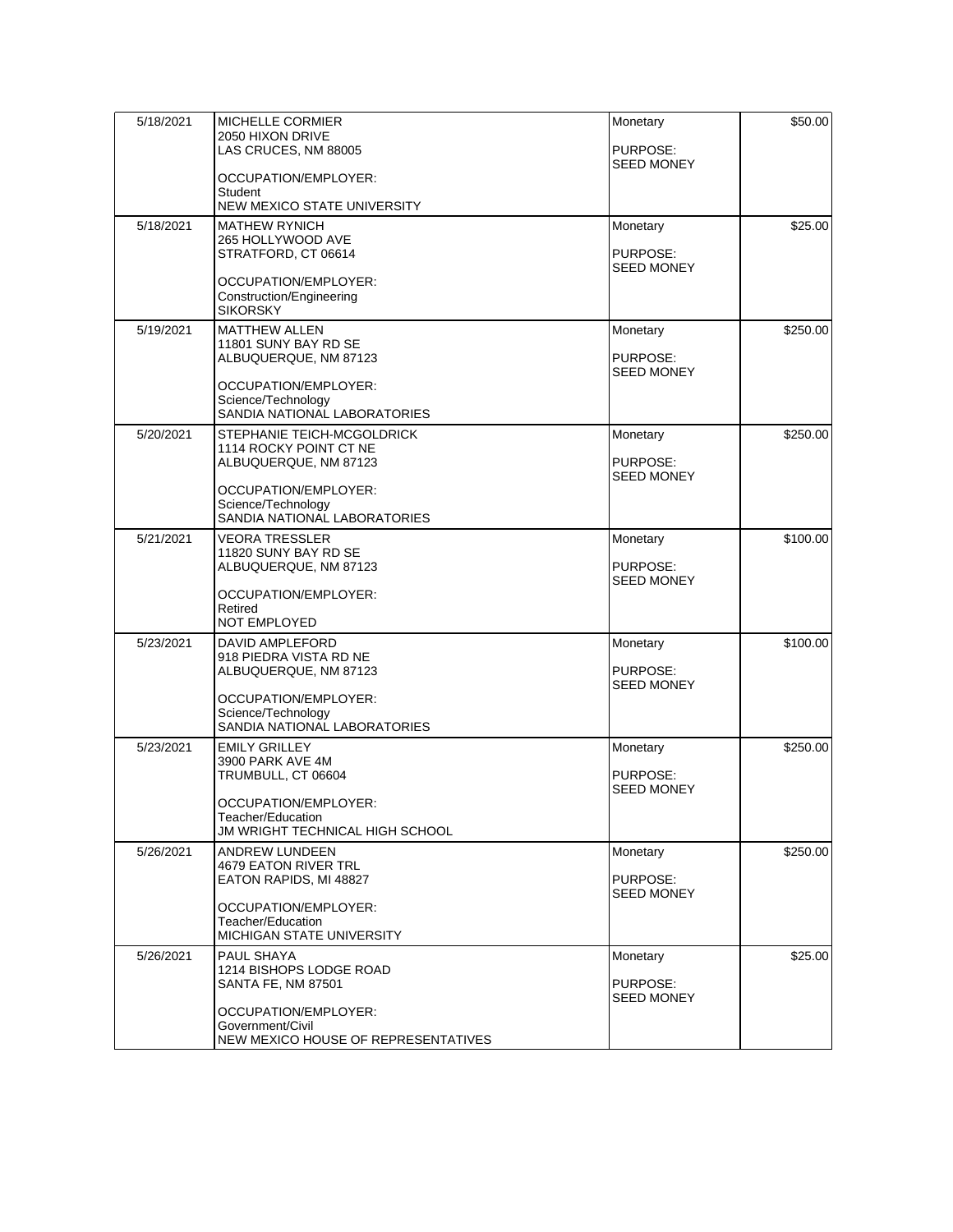| 5/26/2021                           | KARLA VECCHIA<br>1031 DARTMOUTH DR. NE<br>ALBUQUERQUE, NM 87106<br>OCCUPATION/EMPLOYER:<br><b>General Business</b>                                            | Monetary<br>PURPOSE:<br><b>SEED MONEY</b> | \$10.00    |
|-------------------------------------|---------------------------------------------------------------------------------------------------------------------------------------------------------------|-------------------------------------------|------------|
| 5/26/2021                           | SELF EMPLOYED<br>KAITIE WELLINGTON<br>9 ELIZABETH LANE<br>NEW MILFORD, CT 06776<br>OCCUPATION/EMPLOYER:<br>Healthcare/Medical<br>VILLAGE AT BROOKFIELD COMMON | Monetary<br>PURPOSE:<br><b>SEED MONEY</b> | \$100.00   |
| 5/27/2021                           | <b>MEREDITH DIXON</b><br>1412 STAGECOACH LN SE<br>ALBUQUERQUE, NM 87123<br>OCCUPATION/EMPLOYER:<br>General Business<br>SELF EMPLOYED                          | Monetary<br>PURPOSE:<br><b>SEED MONEY</b> | \$250.00   |
| 5/27/2021                           | RICHARD GARCIA<br>1065 PARK CT<br>AVON, IN 46123<br>OCCUPATION/EMPLOYER:<br><b>General Business</b><br><b>BOSTON SCIENTIFIC</b>                               | Monetary<br>PURPOSE:<br><b>SEED MONEY</b> | \$25.00    |
| 5/27/2021                           | <b>MARTIN HICKEY</b><br>6119 BUFFALO GRASS COURT<br>ALBUQUERQUE, NM 87111<br>OCCUPATION/EMPLOYER:<br>Not Currently Employed<br>NOT EMPLOYED                   | Monetary<br>PURPOSE:<br><b>SEED MONEY</b> | \$250.00   |
| 5/27/2021                           | KATHERINE JOHNSON<br>23 CENTERWOOD ROAD<br>NEWINGTON, CT 06111<br>OCCUPATION/EMPLOYER:<br><b>General Business</b><br>STOP AND SHOP                            | Monetary<br>PURPOSE:<br><b>SEED MONEY</b> | \$110.00   |
| 5/27/2021                           | AMANDA MITCHELL<br><b>167 PROMENADE DR</b><br>HAMDEN, CT 06514<br>OCCUPATION/EMPLOYER:<br><b>General Business</b><br><b>MIDSTATE ARC</b>                      | Monetary<br>PURPOSE:<br><b>SEED MONEY</b> | \$25.00    |
| 5/27/2021                           | ELIZABETH O'CONNELL<br>17 VALLEY VIEW RD<br>NORWALK, CT 06851<br>OCCUPATION/EMPLOYER:<br><b>General Business</b><br>CAMBRIDGE HEALTH & REHABILITATION CENTER  | Monetary<br>PURPOSE:<br><b>SEED MONEY</b> | \$108.20   |
| <b>TOTAL MONETARY CONTRIBUTIONS</b> |                                                                                                                                                               |                                           | \$5,858.20 |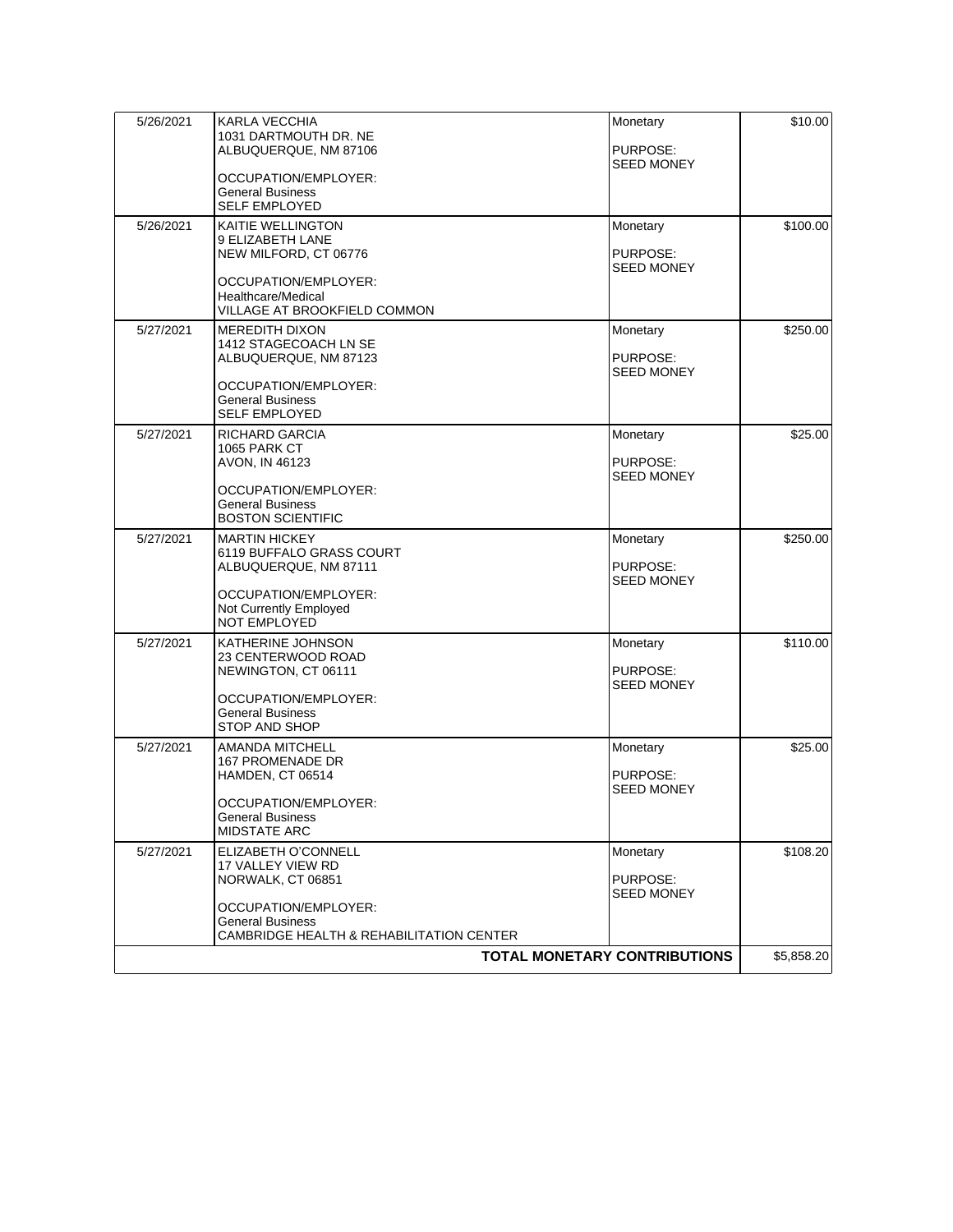### **FORM B-1 EXPENDITURES**

| <b>DATE</b><br><b>RECEIVED</b> | <b>PAYEE / INFORMATION</b>                                                        | <b>PURPOSE</b>                                                                 | <b>EXPENDITURE</b><br><b>TYPE</b> | <b>AMOUNT</b> |
|--------------------------------|-----------------------------------------------------------------------------------|--------------------------------------------------------------------------------|-----------------------------------|---------------|
| 5/10/2021                      | CROSSTABS CONSULTING LLC<br>1908 DARTMOUTH DR NE<br>ALBUQUERQUE, NM 87106         | FEE FOR<br><b>FACEBOOK</b><br><b>ADVERTISEMENT</b>                             | Monetary                          | \$50.00       |
|                                | <b>BUSINESS/GROUP INFO:</b><br><b>JOSEPH CASADOS</b><br>POLITICAL CONSULTING FIRM |                                                                                |                                   |               |
| 5/10/2021                      | <b>CROSSTABS CONSULTING LLC</b><br>1908 DARTMOUTH DR NE<br>ALBUQUERQUE, NM 87106  | <b>MAY CONSULTING</b><br><b>FEE</b>                                            | Monetary                          | \$1,618.13    |
|                                | <b>BUSINESS/GROUP INFO:</b><br>JOSEPH CASADOS<br>POLITICAL CONSULTING FIRM        |                                                                                |                                   |               |
| 5/10/2021                      | CROSSTABS CONSULTING LLC<br>1908 DARTMOUTH DR NE<br>ALBUQUERQUE, NM 87106         | FEE PAID FOR<br>PHOTO SHOOT                                                    | Monetary                          | \$175.00      |
|                                | <b>BUSINESS/GROUP INFO:</b><br>JOSEPH CASADOS<br>POLITICAL CONSULTING FIRM        |                                                                                |                                   |               |
| 5/10/2021                      | CROSSTABS CONSULTING LLC<br>1908 DARTMOUTH DR NE<br>ALBUQUERQUE, NM 87106         | FEE FOR WEB<br><b>DESIGN AND URL</b><br><b>PURCHASE AND</b><br>WEBSITE HOSTING | Monetary                          | \$965.20      |
|                                | <b>BUSINESS/GROUP INFO:</b><br>JOSEPH CASADOS<br>POLITICAL CONSULTING FIRM        |                                                                                |                                   |               |
| 5/24/2021                      | <b>ROB GRILLEY JR</b><br>11801 SUNY BAY RD SE<br>ALBUQUERQUE, NM 87123            | <b>SOCIAL MEDIA</b><br><b>ADVERTISEMENT (2)</b><br>OF 2)                       | Monetary                          | \$25.00       |
| 5/24/2021                      | ROB GRILLEY JR<br>11801 SUNY BAY RD SE<br>ALBUQUERQUE, NM 87123                   | <b>SOCIAL MEDIA</b><br><b>ADVERTISEMENT (1</b><br>OF 2)                        | Monetary                          | \$25.00       |
| 5/25/2021                      | <b>ROB GRILLEY JR</b><br>11801 SUNY BAY RD SE<br>ALBUQUERQUE, NM 87123            | <b>SOCIAL MEDIA</b><br>ADVERTISEMENT                                           | Monetary                          | \$35.00       |
| 6/7/2021                       | <b>CROSSTABS CONSULTING LLC</b><br>1908 DARTMOUTH DR NE<br>ALBUQUERQUE, NM 87106  | FEE FOR<br><b>FACEBOOK</b><br><b>PROMOTIONS</b>                                | Monetary                          | \$164.94      |
|                                | <b>BUSINESS/GROUP INFO:</b><br>JOSEPH CASADOS<br>POLITICAL CONSULTING FIRM        |                                                                                |                                   |               |
| 6/7/2021                       | CROSSTABS CONSULTING LLC<br>1908 DARTMOUTH DR NE<br>ALBUQUERQUE, NM 87106         | <b>JUNE CONSULTING Monetary</b><br><b>FEE</b>                                  |                                   | \$539.38      |
|                                | <b>BUSINESS/GROUP INFO:</b><br>JOSEPH CASADOS<br>POLITICAL CONSULTING FIRM        |                                                                                |                                   |               |
| 6/7/2021                       | CROSSTABS CONSULTING LLC<br>1908 DARTMOUTH DR NE<br>ALBUQUERQUE, NM 87106         | <b>REIMBURSEMENT</b><br>FOR PO BOX TO<br><b>CROSSTAB</b><br>CONSULTING         | Monetary                          | \$175.00      |
|                                | <b>BUSINESS/GROUP INFO:</b><br><b>JOSEPH CASADOS</b><br>POLITICAL CONSULTING FIRM |                                                                                |                                   |               |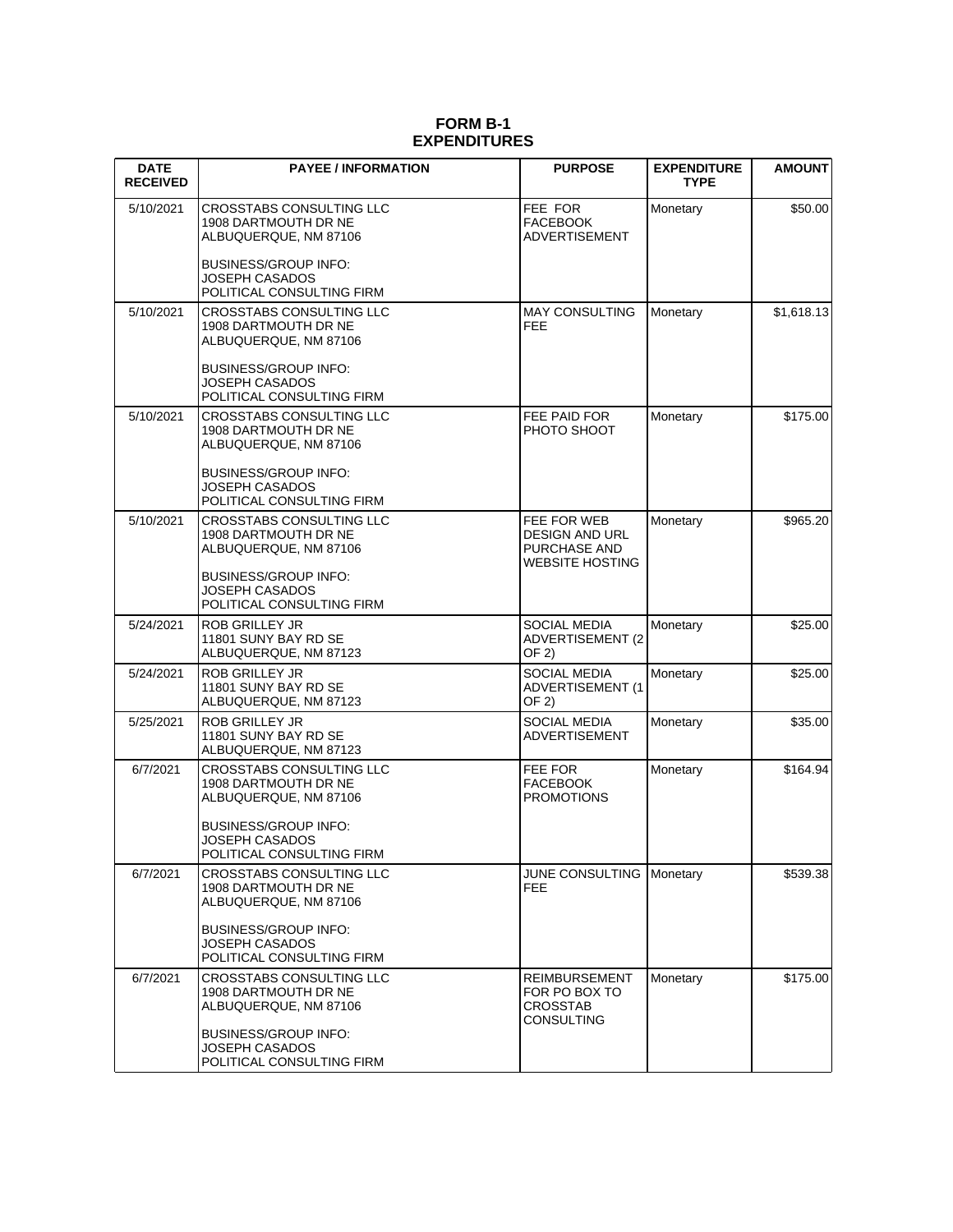| 6/7/2021 | IROB GRILLEY JR<br>11801 SUNY BAY RD SE<br>ALBUQUERQUE, NM 87123 | 22.07                                 | Monetary                  | \$22.07    |
|----------|------------------------------------------------------------------|---------------------------------------|---------------------------|------------|
| 6/7/2021 | IROB GRILLEY JR<br>11801 SUNY BAY RD SE<br>ALBUQUERQUE, NM 87123 | <b>LAPEL PINS</b>                     | <b>Monetary</b>           | \$203.60   |
| 6/7/2021 | IROB GRILLEY JR<br>11801 SUNY BAY RD SE<br>ALBUQUERQUE, NM 87123 | <b>CUSTOMIZED</b><br><b>FACEMASKS</b> | <b>Monetary</b>           | \$42.05    |
|          |                                                                  |                                       | <b>TOTAL EXPENDITURES</b> | \$4,040.37 |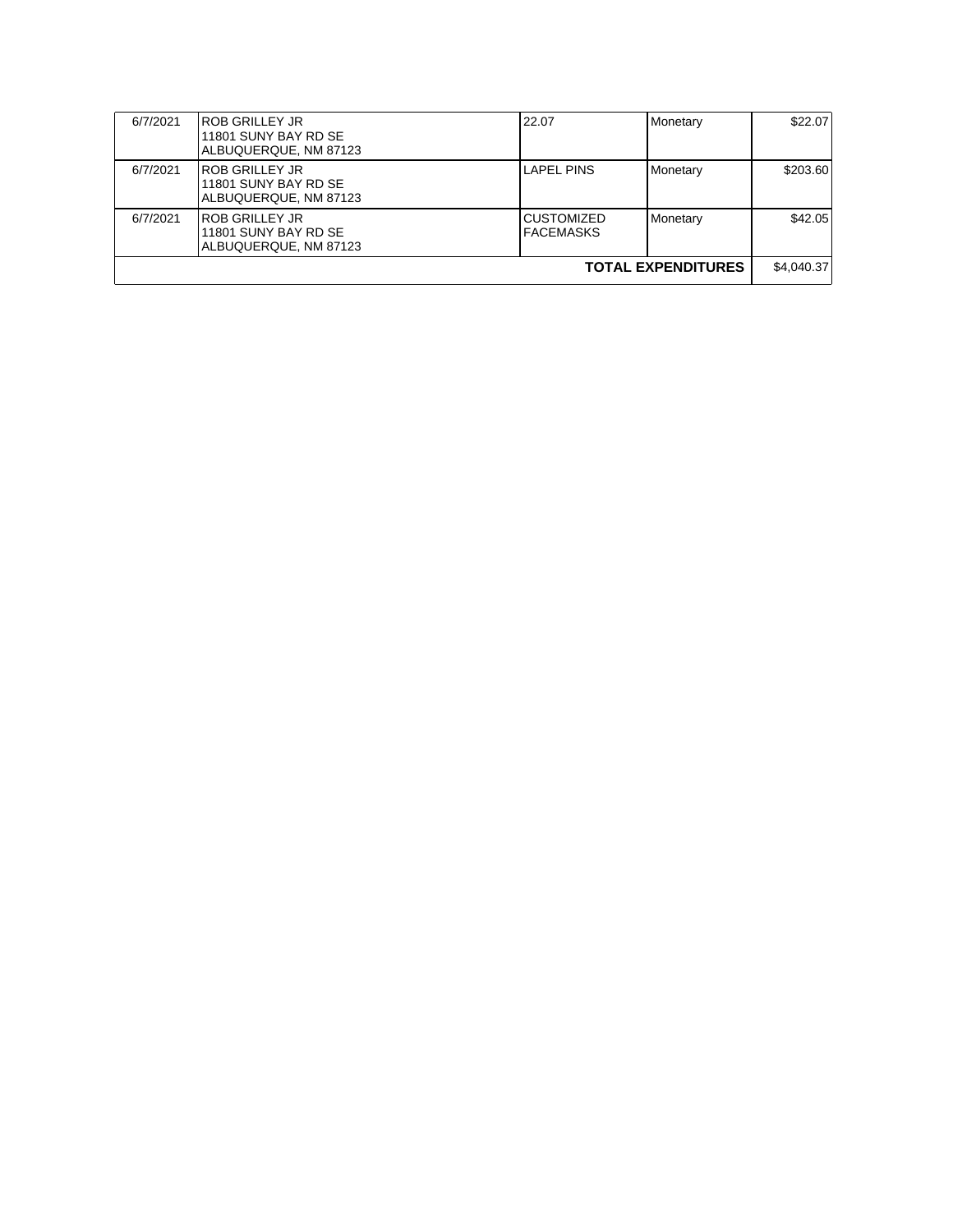

OFFICE OF THE CITY CLERK P.O. BOX 1293 ALBUQUERQUE, NM 87103 PHONE: (505) 924-3650 FAX: (505) 924-3660 CITYCLERK@CABQ.GOV

## **2021 CAMPAIGN FINANCE REPORT**

#### **FOR CANDIDATES**

| <b>COMMITTEE</b>             |  | <b>TREASURER</b>             |                         |
|------------------------------|--|------------------------------|-------------------------|
| <b>ROB GRILLEY JR</b>        |  | STEPHANIE TEICH-MCGOLDRICK   |                         |
| 11801 SUNY BAY RD SE         |  |                              |                         |
| ALBUQUERQUE, NM 87123        |  |                              |                         |
| PHONE: (203) 521-2176        |  | PHONE: (517) 303-3751        |                         |
| EMAIL: RCMGRILLEY@GMAIL.COM  |  | EMAIL: STEPHANIETM@GMAIL.COM |                         |
| <b>REPORT</b>                |  | <b>DUE DATE</b>              | <b>REPORTING PERIOD</b> |
| <b>FINANCIAL STATEMENT 4</b> |  | 07/12/2021                   | 06/08/2021 - 07/05/2021 |

#### **FINANCIAL ACTIVITY SUMMARY**

| <b>CASH ACTIVITY</b>                                                 |                              |
|----------------------------------------------------------------------|------------------------------|
|                                                                      | <b>TOTAL FOR THIS PERIOD</b> |
| <b>1. CASH BALANCE FROM LAST REPORT</b>                              | \$4,317.83                   |
| 2. TOTAL MONETARY CONTRIBUTION THIS REPORTING PERIOD (FORM A1)       | \$910.00                     |
| 3. TOTAL LOANS THIS REPORTING PERIOD (FORM C1)                       | \$0.00                       |
| 4. TOTAL LOAN FORGIVENESS THIS REPORTING PERIOD (FORM C2)            | \$0.00                       |
| 5. TOTAL EXPENDITURES THIS REPORTING PERIOD (FORM B1)                | \$5,092.94                   |
| 6. TOTAL LOAN REPAYMENTS THIS REPORTING PERIOD (FORM B2)             | \$0.00                       |
| 7. CLOSING BALANCE THIS REPORTING PERIOD ( $1 + 2 + 3 + 4 - 5 - 6$ ) | \$134.89                     |
| <b>OTHER ACTIVITY</b>                                                |                              |
| 8. TOTAL IN-KIND CONTRIBUTIONS THIS REPORTING PERIOD (FORM A2)       | \$0.00                       |
| 9. TOTAL DEBTS AND OBLIGATIONS INCURRED (FORM D)                     | \$0.00                       |
| 10. TOTAL ANONYMOUS CONTRIBUTIONS (FORM A3)                          | \$0.00                       |

**I, STEPHANIE TEICH-MCGOLDRICK, HERE BY SWEAR OR AFFIRM, UNDER PENALTY OF PURJURY UNDER THE LAWS OF THE STATE**  OF NEW MEXICO, THAT ALL THE INFORMATION ON THIS FORM AND ANY ATTACHMENTS IS TRUE CORRECT AND COMPLETE TO<br>THE BEST OF MY KNOWLEDGE; AND I FURTHER SWEAR OR AFFIRM THAT IF THIS IS A FINAL REPORT THE CANDIDATE NAMED<br>HEREIN HAS

REPORT FILED BY: STEPHANIE TEICH-MCGOLDRICK REPORT FILED ON: 07/11/2021 AMENDED: 07/11/2021 PRINTED: 10/02/2021 COMMITTEE ID: 7116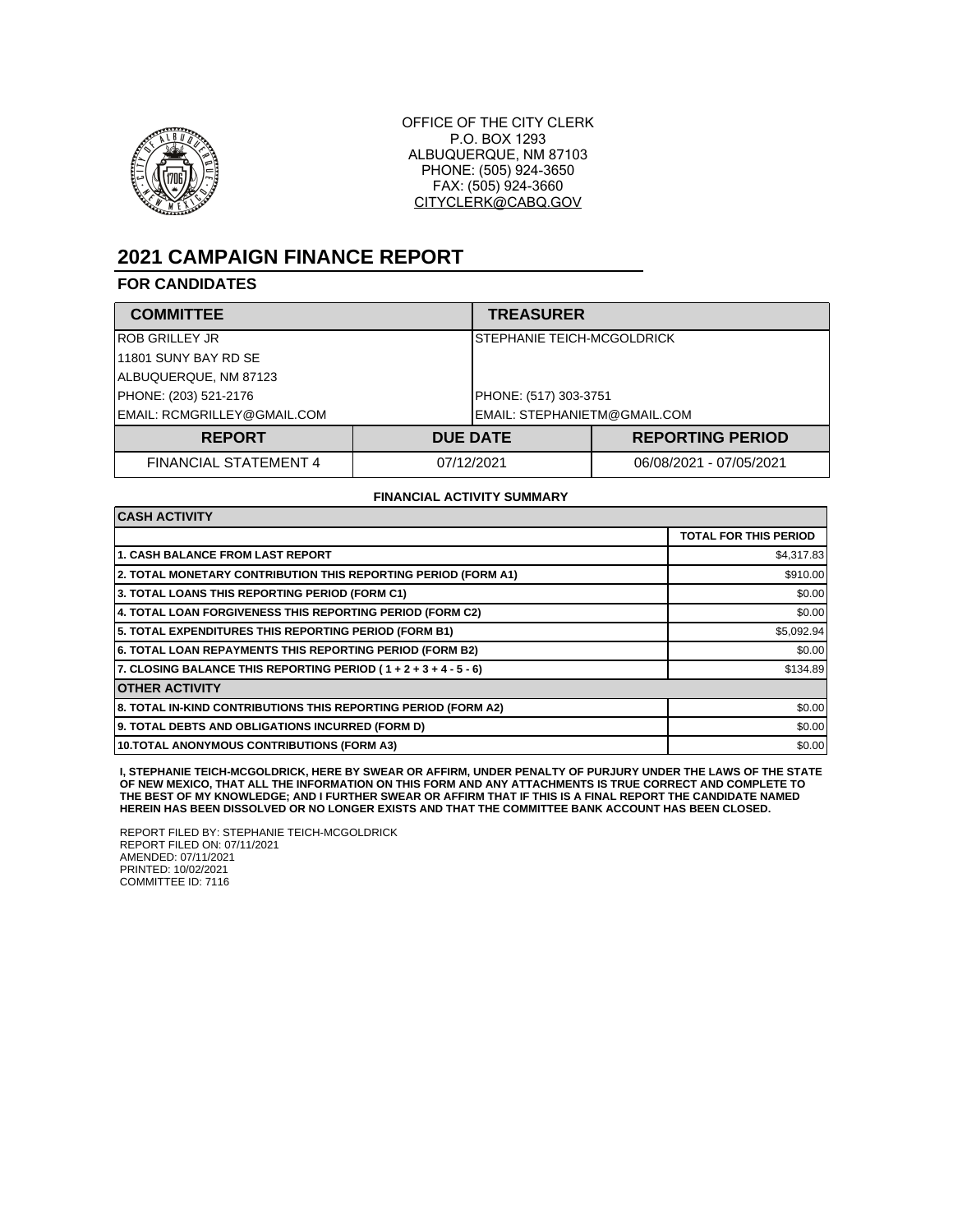### **FORM A-1 MONETARY CONTRIBUTIONS**

| <b>DATE</b><br><b>RECEIVED</b>      | <b>CONTRIBUTOR / INFORMATION</b>                                                                                                                            | <b>CONTRIBUTION</b><br><b>TYPE</b>        | <b>AMOUNT</b> |
|-------------------------------------|-------------------------------------------------------------------------------------------------------------------------------------------------------------|-------------------------------------------|---------------|
| 6/21/2021                           | <b>MICHAEL HATCH</b><br>13104 DEER DANCER TRAIL NE<br>ALBUQUERQUE, NM 87112<br>OCCUPATION/EMPLOYER:<br>Not Currently Employed<br>NOT EMPLOYED               | Monetary<br>PURPOSE:<br><b>SEED MONEY</b> | \$10.00       |
| 6/22/2021                           | <b>JOSEPH CASADAS</b><br>1031 18TH ST NW<br>ALBUQUERQUE, NM 87104<br>OCCUPATION/EMPLOYER:<br><b>Business Owner</b><br><b>CROSSTABS CONSULTING</b>           | Monetary<br>PURPOSE:<br><b>SEED MONEY</b> | \$250.00      |
| 6/22/2021                           | <b>MIGUEL MARTINEZ</b><br>1220 3RD ST SW<br>ALBUQUERQUE, NM 87012<br>OCCUPATION/EMPLOYER:<br><b>Business Owner</b><br><b>HALO MARTINE ADVERTISING</b>       | Monetary<br>PURPOSE:<br><b>SEED MONEY</b> | \$250.00      |
| 6/23/2021                           | <b>MELYNDA LOPEZ</b><br>6800 VISTA DEL NORTE RD ME APT 713<br>ALBUQUERQUE, NM 87113<br>OCCUPATION/EMPLOYER:<br>Not Currently Employed<br><b>NO EMPLOYED</b> | Monetary<br>PURPOSE:<br><b>SEED MONEY</b> | \$150.00      |
| 7/2/2021                            | <b>TANYA GONZALES</b><br>405 KETCH DR NW<br>ALBUQUERQUE, NM 87121<br>OCCUPATION/EMPLOYER:<br>Construction/Engineering<br>ALBUQUERQUE ASPHALT LLC            | Monetary<br>PURPOSE:<br><b>SEED MONEY</b> | \$250.00      |
| <b>TOTAL MONETARY CONTRIBUTIONS</b> |                                                                                                                                                             |                                           |               |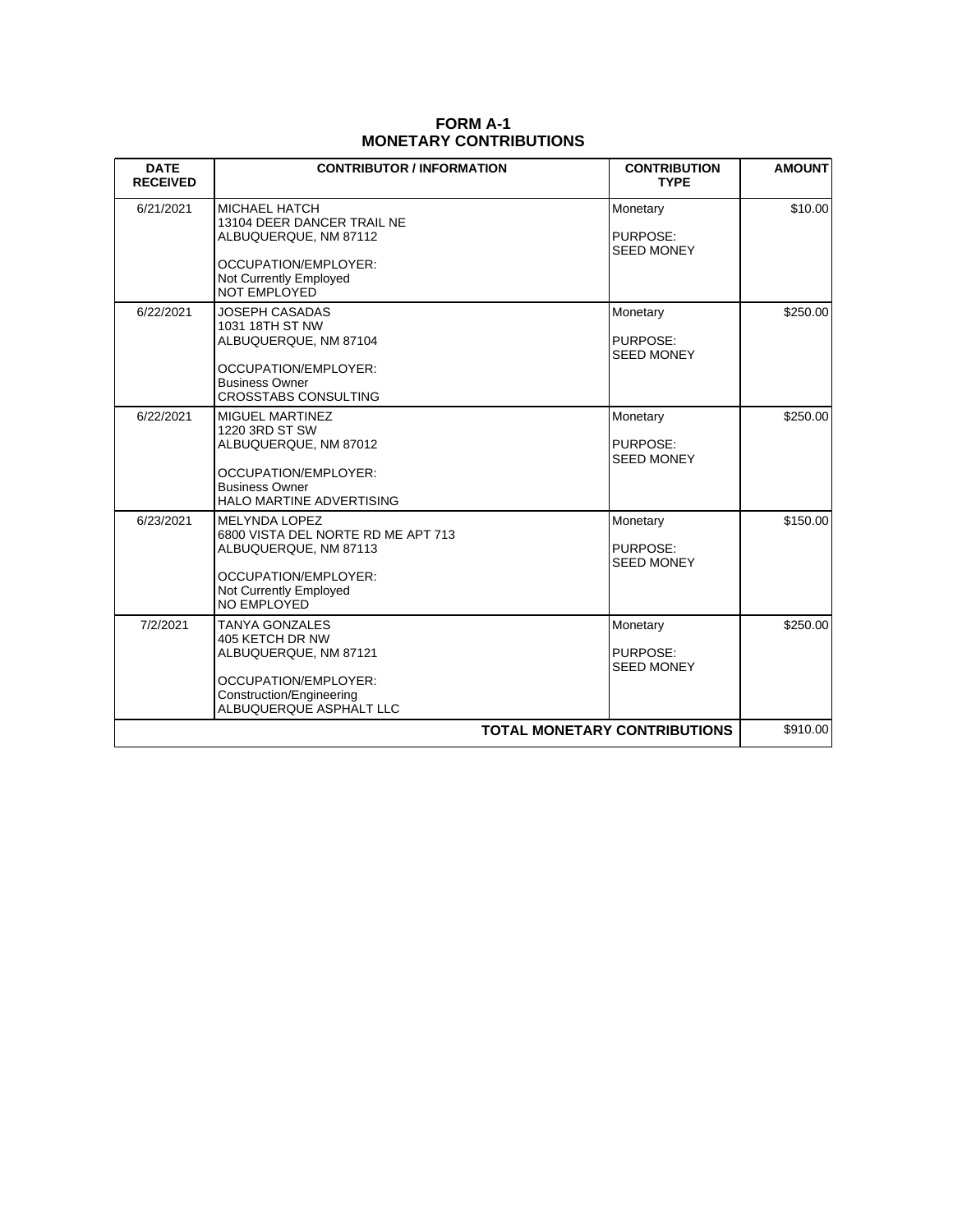### **FORM B-1 EXPENDITURES**

| <b>DATE</b><br><b>RECEIVED</b> | <b>PAYEE / INFORMATION</b>                                                      | <b>PURPOSE</b>                                                          | <b>EXPENDITURE</b><br><b>TYPE</b> | <b>AMOUNT</b> |
|--------------------------------|---------------------------------------------------------------------------------|-------------------------------------------------------------------------|-----------------------------------|---------------|
| 6/8/2021                       | DEMOCRATIC PARTY OF NEW MEXICO<br>PO BOX 27615<br>ALBUQUERQUE, NM 87125-7615    | <b>VOTEBUILDER</b>                                                      | Monetary                          | \$183.31      |
|                                | BUSINESS/GROUP INFO:<br>DEMOCRATIC PARTY OF NEW MEXICO<br>GOVERNMENT/CIVIL      |                                                                         |                                   |               |
| 6/8/2021                       | <b>GREETINGS ETC.</b><br>2505 COMMERCIAL ST NE<br>ALBUQUERQUE, NM 87102         | <b>PALM CARDS</b>                                                       | Monetary                          | \$286.57      |
|                                | <b>BUSINESS/GROUP INFO:</b><br><b>MARTIN CANDELARIA</b><br>PRINT MEDIA          |                                                                         |                                   |               |
| 6/8/2021                       | <b>ROB GRILLEY JR</b><br>11801 SUNY BAY RD SE<br>ALBUQUERQUE, NM 87123          | <b>CREATION &amp;</b><br>PLACEMENT OF<br><b>FACEBOOK</b><br>DISPLAY ADS | Monetary                          | \$1,221.00    |
| 6/23/2021                      | MICHELLE CORMIER<br>2050 HIXON DRIVE<br>LAS CRUCES, NM 88005                    | REFUND OF SEED<br><b>MONEY</b>                                          | Monetary                          | \$50.00       |
|                                | OCCUPATION/EMPLOYER:<br>Construction/Engineering<br>NEW MEXICO STATE UNIVERSITY |                                                                         |                                   |               |
| 6/23/2021                      | <b>RICHARD GARCIA</b><br>1065 PARK CT<br>AVON, IN 46123                         | REFUND OF SEED<br><b>MONEY</b>                                          | Monetary                          | \$25.00       |
|                                | OCCUPATION/EMPLOYER:<br><b>General Business</b><br><b>BOSTON SCIENTIFIC</b>     |                                                                         |                                   |               |
| 6/23/2021                      | <b>GREETINGS ETC.</b><br>2505 COMMERCIAL ST NE<br>ALBUQUERQUE, NM 87102         | LETTERHEAD                                                              | Monetary                          | \$153.86      |
|                                | <b>BUSINESS/GROUP INFO:</b><br><b>MARTIN CANDELARIA</b><br>PRINT MEDIA          |                                                                         |                                   |               |
| 6/23/2021                      | <b>BOB GRILLEY</b><br>34 INCA DR<br>TRUMBULL, CT 06611                          | <b>REFUND OF SEED</b><br><b>MONEY</b>                                   | Monetary                          | \$250.00      |
|                                | OCCUPATION/EMPLOYER:<br>Not Currently Employed<br>NOT EMPLOYEED                 |                                                                         |                                   |               |
| 6/23/2021                      | <b>EMILY GRILLEY</b><br>3900 PARK AVE 4M<br>TRUMBULL, CT 06604                  | REFUND OF SEED<br><b>MONEY</b>                                          | Monetary                          | \$250.00      |
|                                | OCCUPATION/EMPLOYER:<br>Teacher/Education<br>JM WRIGHT TECHNICAL HIGH SCHOOL    |                                                                         |                                   |               |
| 6/23/2021                      | <b>MARY GRILLEY</b><br>34 INCA DR<br>TRUMBULL, CT 06611                         | REFUND OF SEED<br><b>MONEY</b>                                          | Monetary                          | \$250.00      |
|                                | OCCUPATION/EMPLOYER:<br>Not Currently Employed<br>NOT EMPLOYED                  |                                                                         |                                   |               |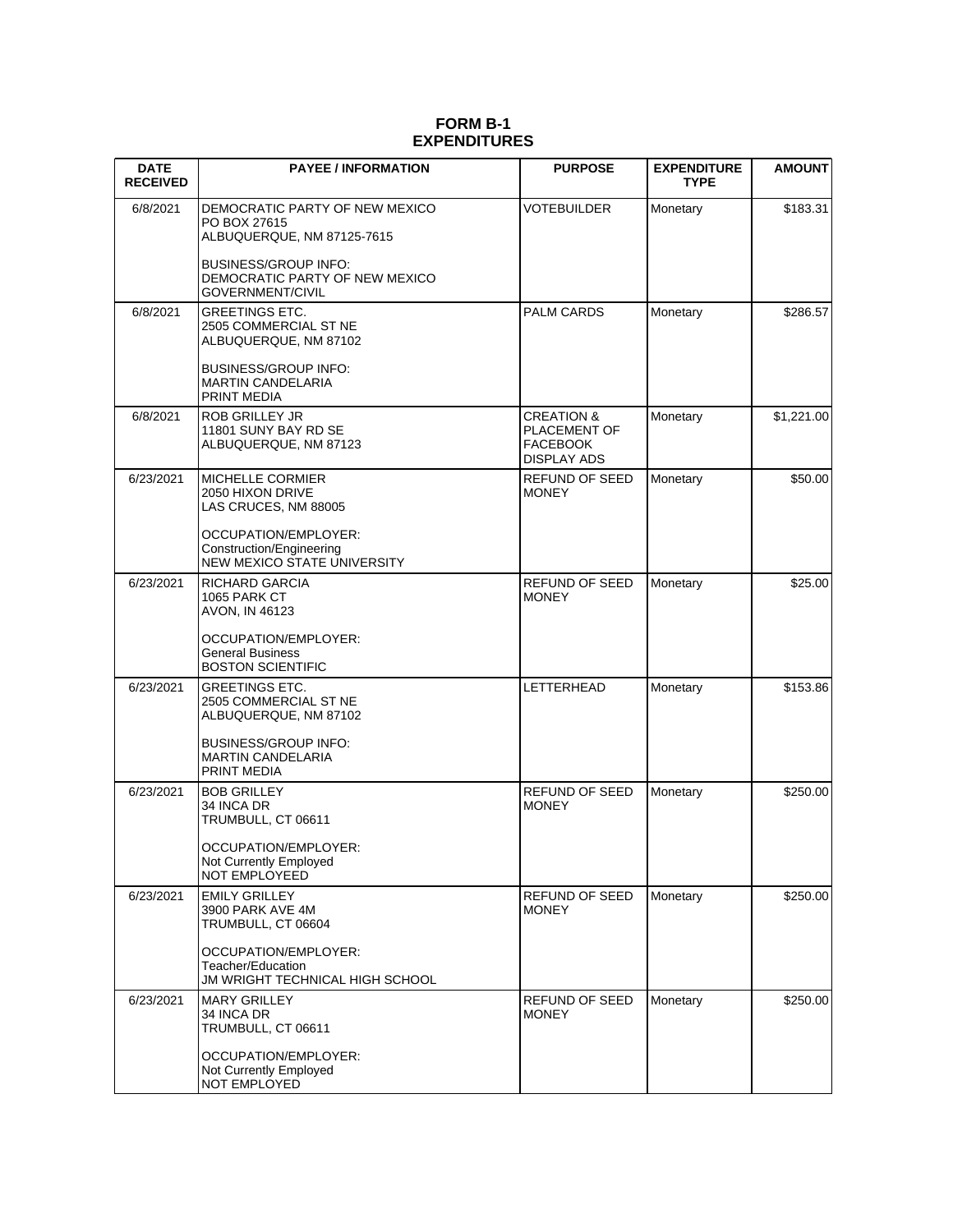| 6/23/2021 | <b>JEFFREY HINER</b><br>2896 S IMPERIAL ST<br>SALT LAKE CITY, UT 84106   | REFUND OF SEED<br><b>MONEY</b>        | Monetary | \$250.00 |
|-----------|--------------------------------------------------------------------------|---------------------------------------|----------|----------|
|           | OCCUPATION/EMPLOYER:<br>Construction/Engineering<br><b>DWELO INC</b>     |                                       |          |          |
| 6/23/2021 | <b>KELLY JACKSON</b><br>3414 DELAWARE STREET<br>PITTSBURGH, PA 15214     | REFUND OF SEED<br><b>MONEY</b>        | Monetary | \$250.00 |
|           | OCCUPATION/EMPLOYER:<br>Not Currently Employed<br><b>NOT EMPLOYED</b>    |                                       |          |          |
| 6/23/2021 | KATHERINE JOHNSON<br>23 CENTERWOOD ROAD<br>NEWINGTON, CT 06111           | REFUND OF SEED<br><b>MONEY</b>        | Monetary | \$110.00 |
|           | OCCUPATION/EMPLOYER:<br><b>General Business</b><br>STOP AND SHOP         |                                       |          |          |
| 6/23/2021 | <b>GUY LEV</b><br>191 FAN HILL RD<br>MONROE, CT 06468                    | <b>REFUND OF SEED</b><br><b>MONEY</b> | Monetary | \$250.00 |
|           | OCCUPATION/EMPLOYER:<br><b>General Business</b><br><b>IPSOS</b>          |                                       |          |          |
| 6/23/2021 | ANDREW LUNDEEN<br><b>4679 EATON RIVER TRL</b><br>EATON RAPIDS, MI 48827  | <b>REFUND OF SEED</b><br><b>MONEY</b> | Monetary | \$250.00 |
|           | OCCUPATION/EMPLOYER:<br>Teacher/Education<br>MICHIGAN STATE UNIVERSITY   |                                       |          |          |
| 6/23/2021 | <b>MAUREEN MCCOY</b><br>6025 ROCK GLEN DR UNIT 510<br>ELKRIDGE, MD 21075 | REFUND OF SEED<br><b>MONEY</b>        | Monetary | \$50.00  |
|           | OCCUPATION/EMPLOYER:<br><b>General Business</b><br><b>GEICO</b>          |                                       |          |          |
| 6/23/2021 | AMANDA MITCHELL<br><b>167 PROMENADE DR</b><br>HAMDEN, CT 06514           | REFUND OF SEED<br><b>MONEY</b>        | Monetary | \$25.00  |
|           | OCCUPATION/EMPLOYER:<br>General Business<br><b>MIDSTATE ARC</b>          |                                       |          |          |
| 6/23/2021 | CAROL NEUHOF<br>37530 DINGLE STREET<br>ZEPHYRHILLS, FL 33541             | REFUND OF SEED<br><b>MONEY</b>        | Monetary | \$10.00  |
|           | OCCUPATION/EMPLOYER:<br>Not Currently Employed<br>NOT EMPLOYEED          |                                       |          |          |
| 6/23/2021 | DANIEL O'CONNELL<br>2015 PHEASANT CROSS DRIVE<br>BALTIMORE, MD 21209     | REFUND OF SEED<br><b>MONEY</b>        | Monetary | \$250.00 |
|           | OCCUPATION/EMPLOYER:<br>Not Currently Employed<br>NOT EMPLOYED           |                                       |          |          |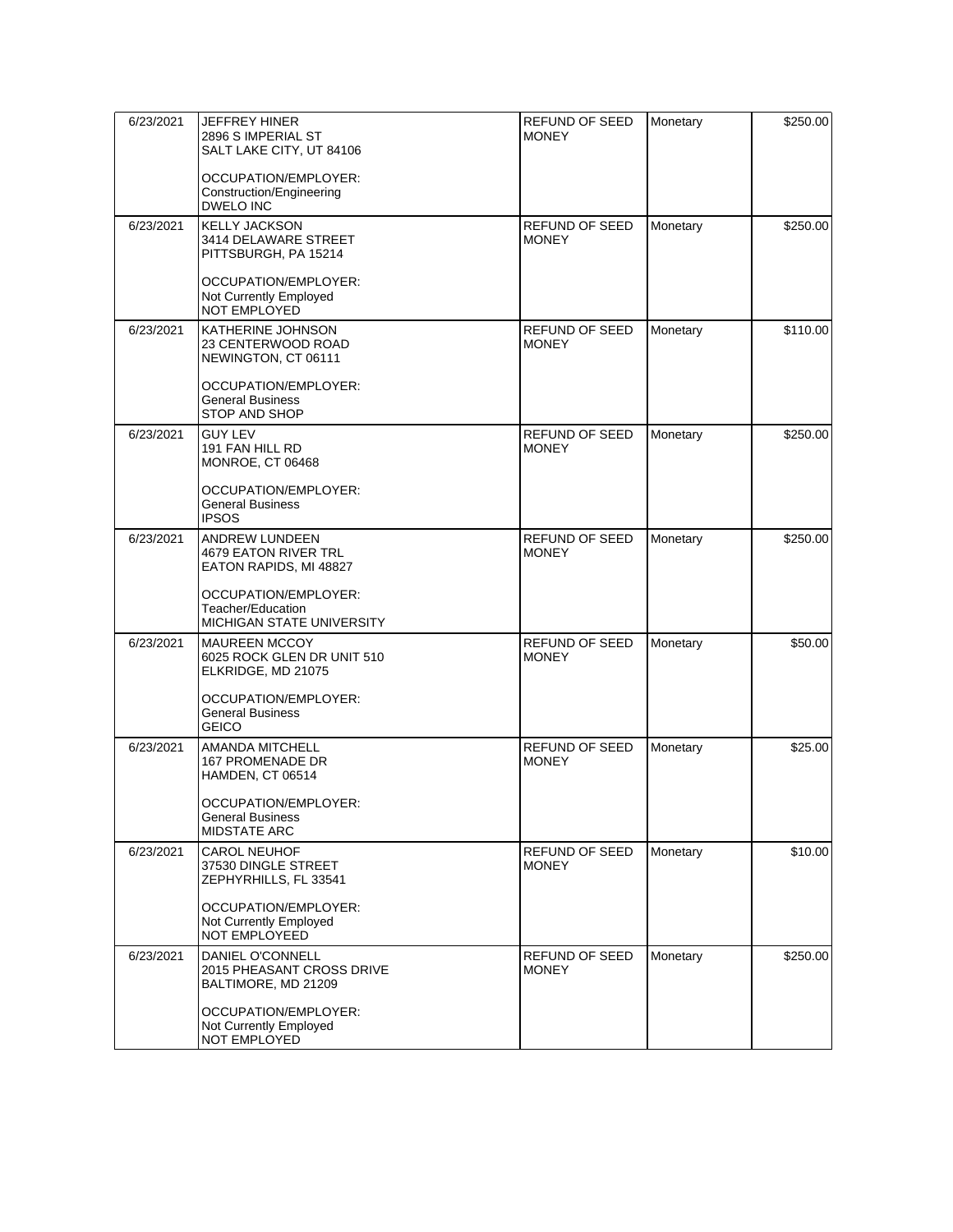| 6/23/2021 | <b>DANIEL O'CONNELL</b><br>2015 PHEASANT CROSS DRIVE<br>BALTIMORE, MD 21209                             | REFUND OF SEED<br><b>MONEY</b>        | Monetary | \$250.00 |
|-----------|---------------------------------------------------------------------------------------------------------|---------------------------------------|----------|----------|
|           | OCCUPATION/EMPLOYER:<br>Not Currently Employed<br><b>NOT EMPLOYED</b>                                   |                                       |          |          |
| 6/23/2021 | <b>ERIN O/CONNELL</b><br>808 W 33RD ST<br>BALTIMORE, MD 21211                                           | <b>REFUND OF SEED</b><br>MONEY        | Monetary | \$250.00 |
|           | OCCUPATION/EMPLOYER:<br>Attorney/Legal<br>SOCIAL SECURITY ADMIN                                         |                                       |          |          |
| 6/23/2021 | ELIZABETH O'CONNELL<br>17 VALLEY VIEW RD<br>NORWALK, CT 06851                                           | REFUND OF SEED<br><b>MONEY</b>        | Monetary | \$100.00 |
|           | OCCUPATION/EMPLOYER:<br><b>General Business</b><br>CAMBRIDGE HEALTH AND REHABILITATION<br><b>CENTER</b> |                                       |          |          |
| 6/23/2021 | ELIZABETH O'CONNELL<br>17 VALLEY VIEW RD<br>NORWALK, CT 06851                                           | REFUND OF SEED<br><b>MONEY</b>        | Monetary | \$108.20 |
|           | OCCUPATION/EMPLOYER:<br><b>General Business</b><br>CAMBRIDGE HEALTH AND REHABILITATION<br><b>CENTER</b> |                                       |          |          |
| 6/23/2021 | <b>GARY PINTEK</b><br>3611 SW CAMARGO ST.<br>PORT ST. LUCIE, FL 34953                                   | REFUND OF SEED<br><b>MONEY</b>        | Monetary | \$10.00  |
|           | OCCUPATION/EMPLOYER:<br>General Business<br><b>GP SECURITY CONSULTING</b>                               |                                       |          |          |
| 6/23/2021 | <b>MATHEW RYNICH</b><br>265 HOLLYWOOD AVE<br>STRATFORD, CT 06614                                        | REFUND OF SEED<br><b>MONEY</b>        | Monetary | \$25.00  |
|           | OCCUPATION/EMPLOYER:<br>Construction/Engineering<br><b>SIKORSKY</b>                                     |                                       |          |          |
| 6/23/2021 | PAUL SHAYA<br>1214 BISHOPS LODGE ROAD<br>SANTA FE, NM 87501                                             | REFUND OF SEED<br><b>MONEY</b>        | Monetary | \$25.00  |
|           | OCCUPATION/EMPLOYER:<br>Government/Civil<br>NEW MEXICO HOUSE OF REPRESENTATIVES                         |                                       |          |          |
| 6/23/2021 | KAITIE WELLINGTON<br>9 ELIZABETH LANE<br>NEW MILFORD, CT 06776                                          | REFUND OF SEED<br><b>MONEY</b>        | Monetary | \$100.00 |
|           | OCCUPATION/EMPLOYER:<br>Healthcare/Medical<br>VILLAGE AT BROOKFIELD COMMON                              |                                       |          |          |
| 6/23/2021 | KAITIE WELLINGTON<br>9 ELIZABETH LANE<br>NEW MILFORD, CT 06776                                          | <b>REFUND OF SEED</b><br><b>MONEY</b> | Monetary | \$100.00 |
|           | OCCUPATION/EMPLOYER:<br>Healthcare/Medical<br>VILLAGE AT BROOKFIELD COMMON                              |                                       |          |          |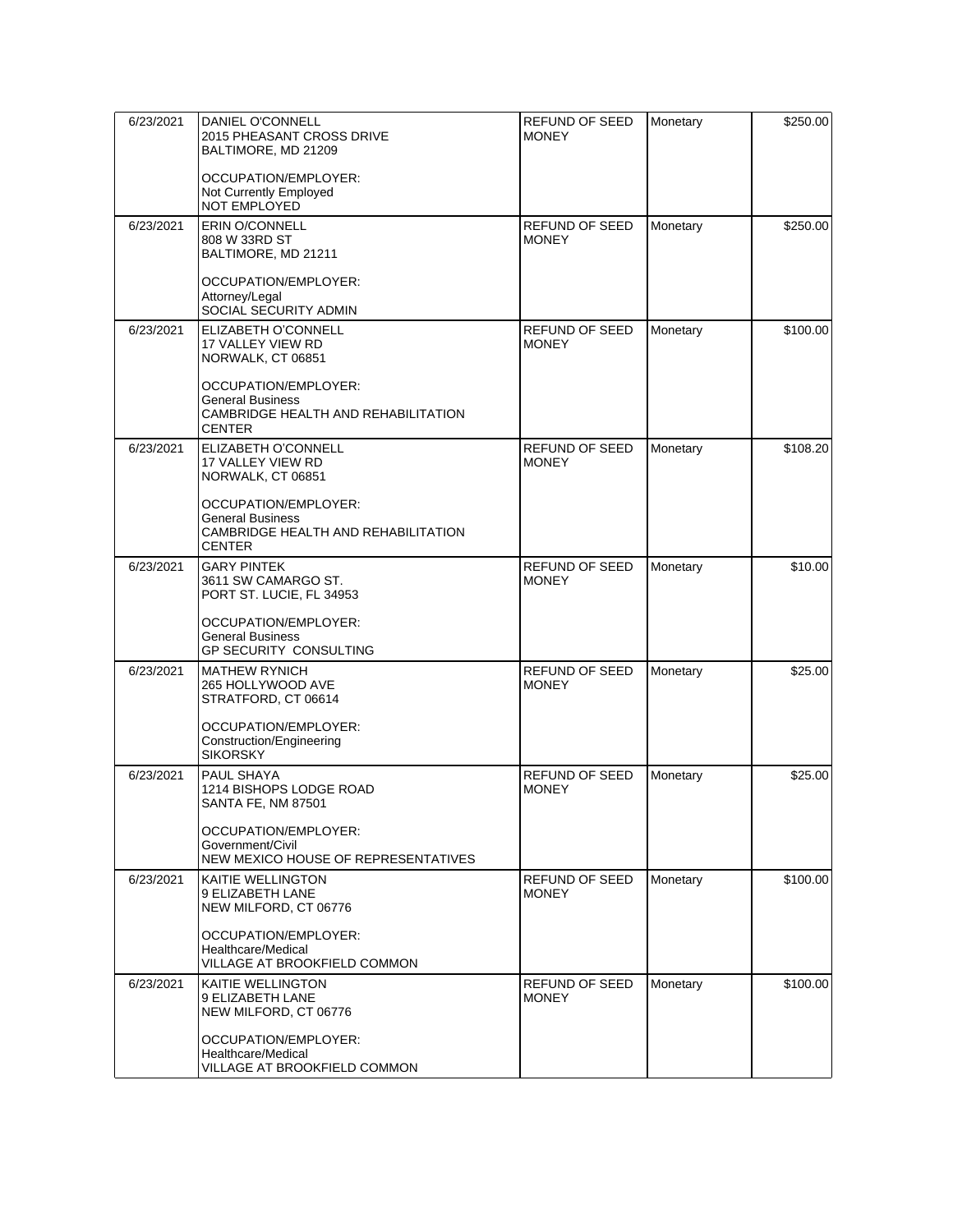| 6/23/2021 | <b>IHUNTER WINSOR</b><br>I2050 HIXON DR<br>LAS CRUCES, NM 88005<br>IOCCUPATION/EMPLOYER:<br>Student<br>INMSU | IREFUND OF SEED<br>IMONEY | Monetary                  | \$10.00    |
|-----------|--------------------------------------------------------------------------------------------------------------|---------------------------|---------------------------|------------|
|           |                                                                                                              |                           | <b>TOTAL EXPENDITURES</b> | \$5,092.94 |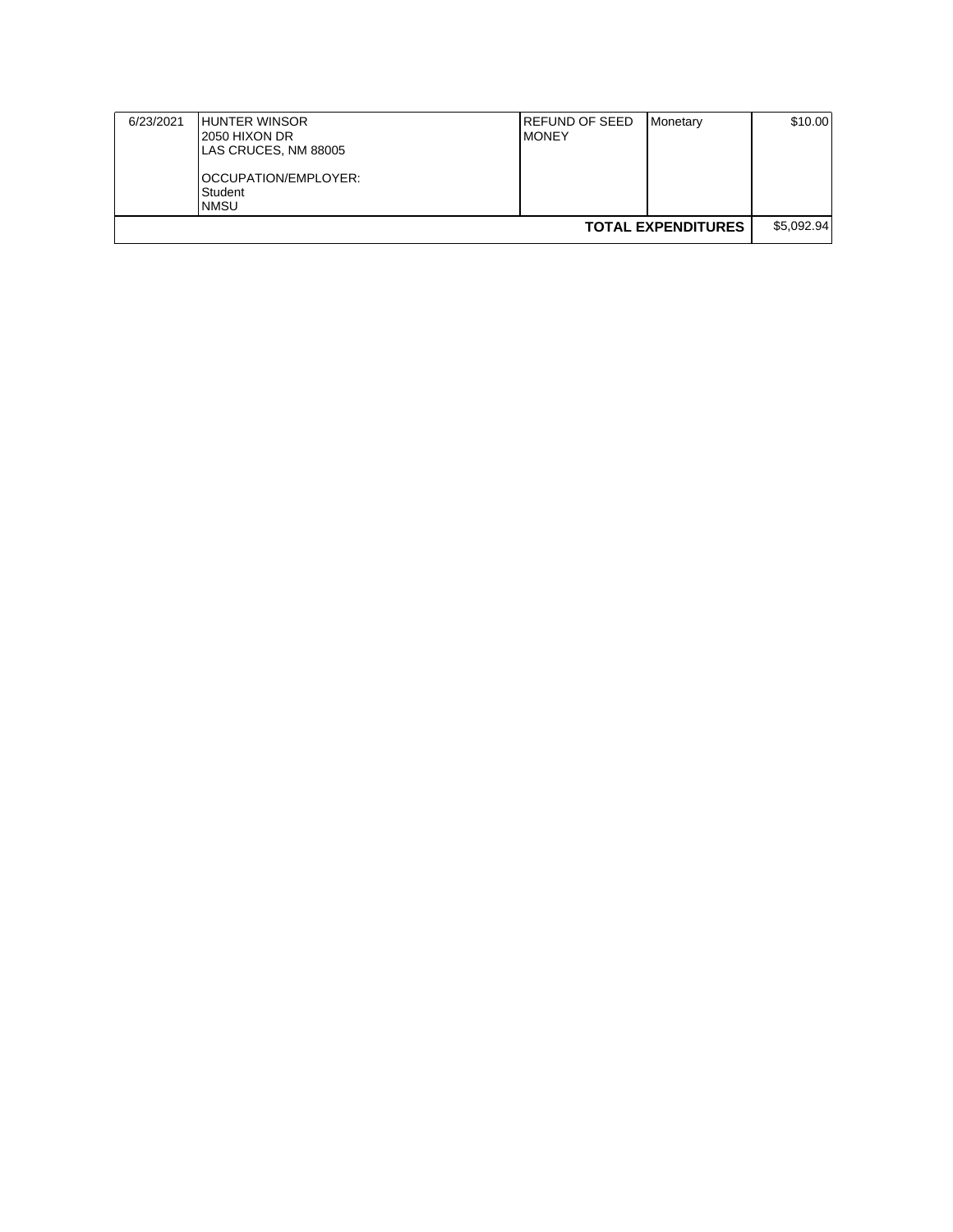|                     |                                         |        | <b>Rob Grilley Jr Runnng total of legitimate/legal funds.</b> |
|---------------------|-----------------------------------------|--------|---------------------------------------------------------------|
|                     | <b>Qualified</b>                        |        |                                                               |
| <b>DATE</b>         | <b>ABQ</b><br><b>Contributor AMOUNT</b> |        |                                                               |
| April 2021 Grilley  |                                         |        | 2500 Candidate's own seed m                                   |
| May 6/2021 Allen    |                                         |        | 250 Seed Money                                                |
| 5/6/2021 Ridlon     |                                         | 50     |                                                               |
| 5/7/2021 Davis      |                                         | 250    |                                                               |
| 5/8/2021 Cashion    |                                         | 250    |                                                               |
|                     | 5/10/2021 Michnovicz                    | 100    |                                                               |
|                     | 5/10/2021 Crosstabs                     |        | -50 expenditure                                               |
|                     | 5/10/2021 Crosstabs                     |        | $-1618.13$ expenditure                                        |
|                     | 5/10/2021 Crosstabs                     |        | -175 expenditure                                              |
|                     | 5/10/2021 Crosstabs                     |        | $-965.2$ expenditure                                          |
|                     | Actual<br>accrued<br>balance            | 591.67 |                                                               |
| 5/11/2021 Powell    |                                         | 200    |                                                               |
| 5/12/2021 Barrios   |                                         | 25     |                                                               |
| 5/12/2021 Harris    |                                         | 50     |                                                               |
|                     | 5/12/2021 Parkinson                     | 25     |                                                               |
| 5/12/2021 Strongin  |                                         | 50     |                                                               |
| 5/14/2021 J. Steele |                                         | 250    |                                                               |
| 5/14/2021 R. Steele |                                         | 250    |                                                               |
|                     | 5/16/2021 Weissman                      | 50     |                                                               |
| 5/19/2021 Allen     |                                         | 250    |                                                               |
|                     | 5/20/2021 Teich-McGold                  | 250    |                                                               |
| 5/21/2021 Tressler  |                                         | 100    |                                                               |
|                     | 5/23/2021 Ampleford                     | 100    |                                                               |
| 5/24/2021 Grilley   |                                         |        | -25 Paid himself                                              |
| 5/24/2021 Grilley   |                                         |        | -25 Paid himself                                              |
| 5/25/2021 Grilley   |                                         |        | -35 Paid himself                                              |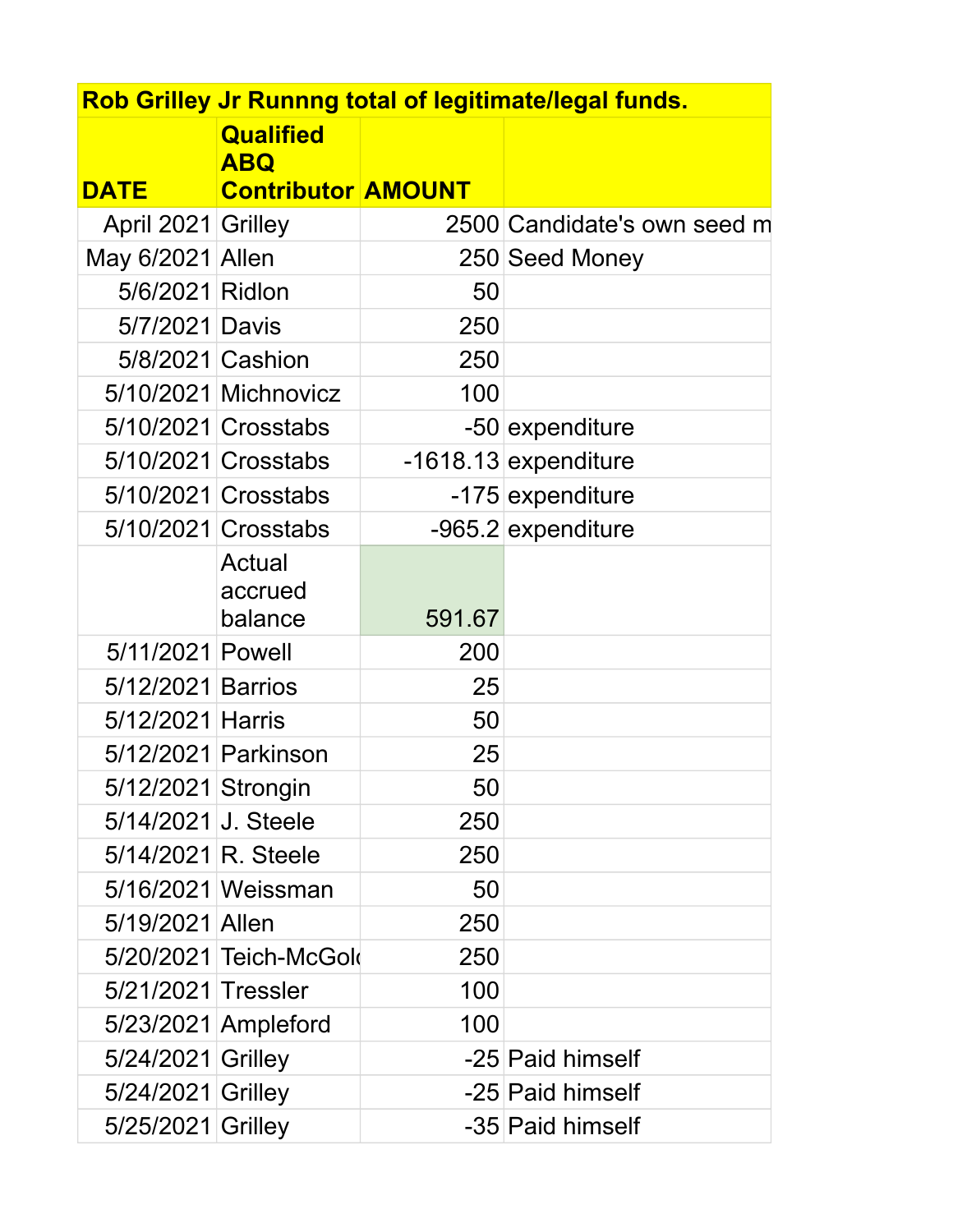|                   | Actual<br>accrued<br>balance | 2106.67 |                                                                                                                   |
|-------------------|------------------------------|---------|-------------------------------------------------------------------------------------------------------------------|
| 5/26/2021 Vecchia |                              | 10      |                                                                                                                   |
| 5/27/2021 Dixon   |                              | 250     |                                                                                                                   |
| 5/27/2021 Hickey  |                              | 250     |                                                                                                                   |
|                   | 6/7/2021 Crosstabs           |         | $-164.94$ expenditure                                                                                             |
|                   | 6/7/2021 Crosstabs           |         | $-539.38$ expenditure                                                                                             |
|                   | 6/7/2021 Crosstabs           |         | $-175$ expense                                                                                                    |
| 6/7/2021 Grilley  |                              |         | -22.07 Paid Himself                                                                                               |
| 6/7/2021 Grilley  |                              |         | -203.6 Paid himself                                                                                               |
| 6/7/2021 Grilley  |                              |         | -42.05 Paid himself                                                                                               |
|                   | Actual<br>accrued<br>balance |         | 1469.63 End of May report                                                                                         |
|                   |                              |         |                                                                                                                   |
| 6/8/2021 DPNM     |                              |         | -183.31 expenditure                                                                                               |
|                   | 6/8/2021 Greetings Ind       |         | $-286.57$ expenditure                                                                                             |
| 6/8/2021 Grilley  |                              |         | Paid himself and<br>exceeded legitimately<br>-1221 available funds.                                               |
|                   | Actual<br>accrued<br>balance |         | Spent illegal funds.<br>There was not enough<br>qualified contributions<br>for the above<br>-221.25 expenditures. |
| 6/21/2021 Hatch   |                              |         | Exceeded seed money<br>max limit. Floated<br>funds for repayment to<br>10 illegal contributors.                   |
| 6/22/2021 Casadas |                              |         | Exceeded seed money<br>max limit. Floated<br>250 funds.                                                           |